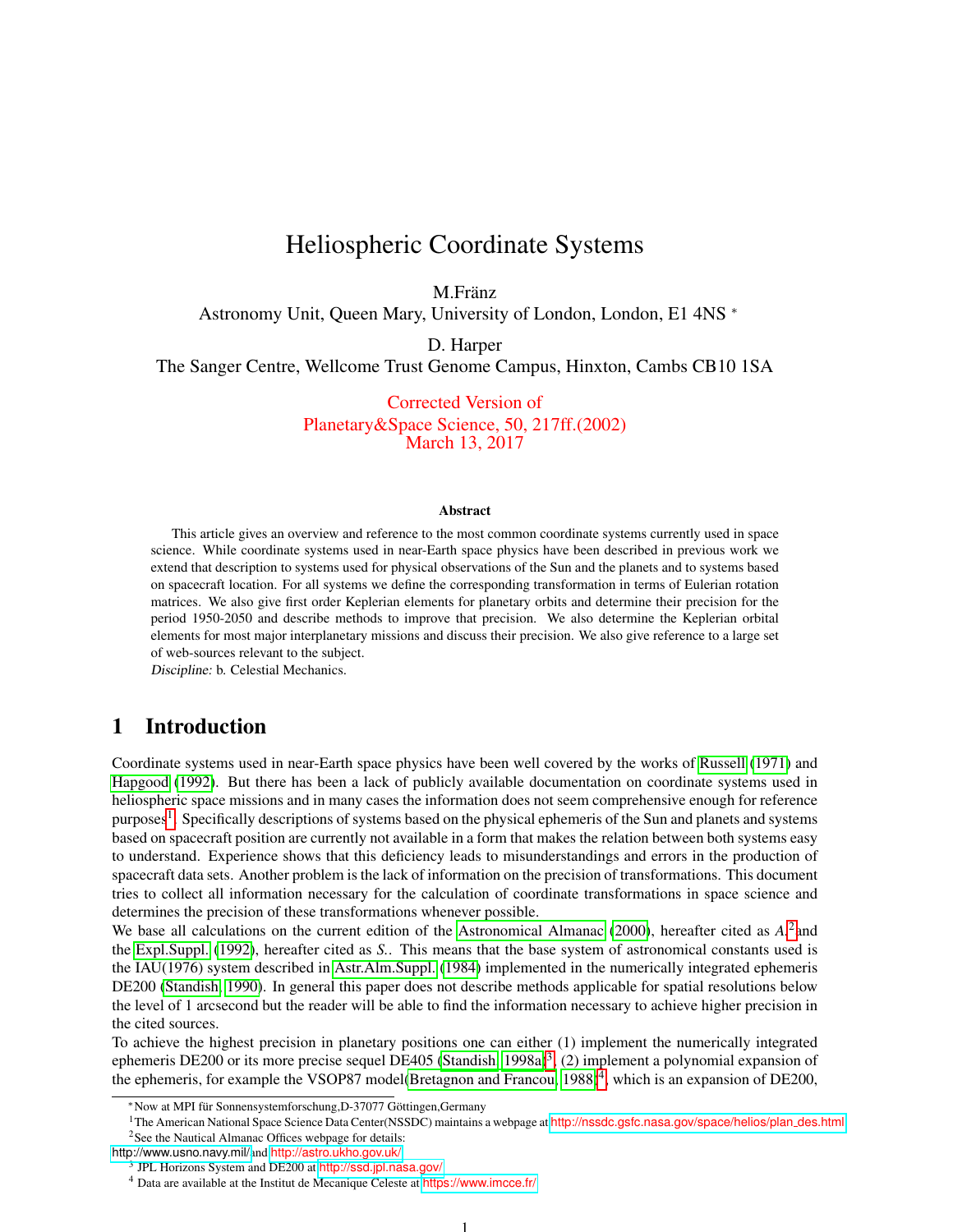or (3) extend the formulae given in this paper to higher order in time using the values given by [Simon et al.](#page-23-3) [\(1994\)](#page-23-3) which are also based on VSOP87. Since the extraction code for DE200 is available in different computer languages, its implementation is easy (see e.g. [Heafner](#page-22-5) [\(1999\)](#page-22-5)) but the size of the corresponding data files may prevent its inclusion in distributed software. For the implementation of VSOP87 we recommend the book by [Meeus](#page-23-4) [\(2000\)](#page-23-4). In this paper we include first order mean orbital elements from [Simon et al.](#page-23-3) [\(1994\)](#page-23-3) and give the resulting precision with respect to DE200. The deviations are on the order of arcseconds while differences between DE200 and DE405 are only a few milliarcseconds.

We should point out that for purposes of spacecraft navigation or problems of planetary encounters it is recommended to install a tested software system whenever this is provided by the respective spacecraft navigation team. For most NASA missions such a system is available in the form of the JPL SPICE system <sup>[5](#page-1-0)</sup>. The SPICE system is a software library which implements DE200 and other reference systems in the form of position and attitude data files ('SPICE kernel files') for solar system bodies and spacecraft. Unfortunately SPICE kernels do not cover all NASA missions and the precision of reconstructed trajectory data is usually not provided. Detailed documentation on SPICE is only available via software file headers, this paper may provide a useful introduction to the principles implemented in SPICE and similar software packages. Before considering implementing formulae given in this paper in your own software package, you might consider implementing the systems cited above, though these will not contain all the coordinate systems defined in our paper. Most data in this paper have been cross-checked by recopying them from the text into our software and comparing the results with tested data. To ease the software implementation of formulae given in this paper we are providing all data contained in the paper on our website  $6$ , and will provide corrections and updates on that site as long as possible. The website also contains orbital plots used to determine the precision of data given in this paper.

We also cite the formulae and methods given by [Hapgood](#page-22-0) [\(1992\)](#page-22-0) for geocentric systems, which are based on the [Astronomical Almanac for Computers](#page-22-6) [\(1988\)](#page-22-6) which is no longer updated by the Nautical Almanac Offices. The formulae used by [Hapgood](#page-22-0) [\(1992\)](#page-22-0) are first order approximations of the third order formulae given in [Expl.Suppl.](#page-22-7) [\(1961\)](#page-22-7). We show later that they achieve a precision of about  $34''$  for the timespan 1950-2050 if precession and nutation are included. For many practical purposes the first order approximation is sufficient, but a geocentric error of 34" corresponds to a distance of 230km at the L1 Lagrangian point which might be of importance for relative timings between spacecraft for geocentric systems. To keep the paper as compact as possible we will give formulae for planetary orbits to first order only but will point the reader to the sources for improving the precision. The formulae for nutation and precession are given to a precision of at least  $2<sup>''</sup>$  for the period 1950-2050, which allows a higher accuracy transformation between inertial systems. Numerical values are either given in decimal degree  $(°)$  or arcseconds  $('')$ . Throughout this paper we use Eulerian matrix rotations to describe transformations denoted  $E(\Omega, \theta, \phi)$  (see Appendix). A concise explanation of many terms and systems used in this paper may be found in section L of the [Astronomical Almanac](#page-22-1) [\(2000\)](#page-22-1).

## 2 Time

<span id="page-1-2"></span>Table 1: Time-scales relevant in space science [see *A.* B4]

- UT1 universal time, defined by the mean solar day
- TAI international atomic time, defined by SI seconds
- UTC coordinated universal time, TAI leap seconds, broadcast standard
- TT terrestrial time, TT=TAI+32*<sup>s</sup>* .184, basis for geocentric ephemeris
- TDB barycentric dynamical time, defined by the mean solar day at the
	- solar system barycentre, basis for solar system ephemeris

The time-scales relevant for coordinate transformations are defined in Tab[.1.](#page-1-2) Formulae in the J2000.0 reference system are in ephemeris time *Teph* [*S.* 2.26, but see also [Standish](#page-23-5) [\(1998b\)](#page-23-5)], but for most purposes of space data analysis one may neglect the difference of less than 2 msec between *Teph*, Barycentric Dynamical Time (TDB) and

<span id="page-1-0"></span><sup>5</sup> JPL SPICE at <https://naif.jpl.nasa.gov/>

<span id="page-1-1"></span><sup>6</sup><http://www2.mps.mpg.de/homes/fraenz/systems/>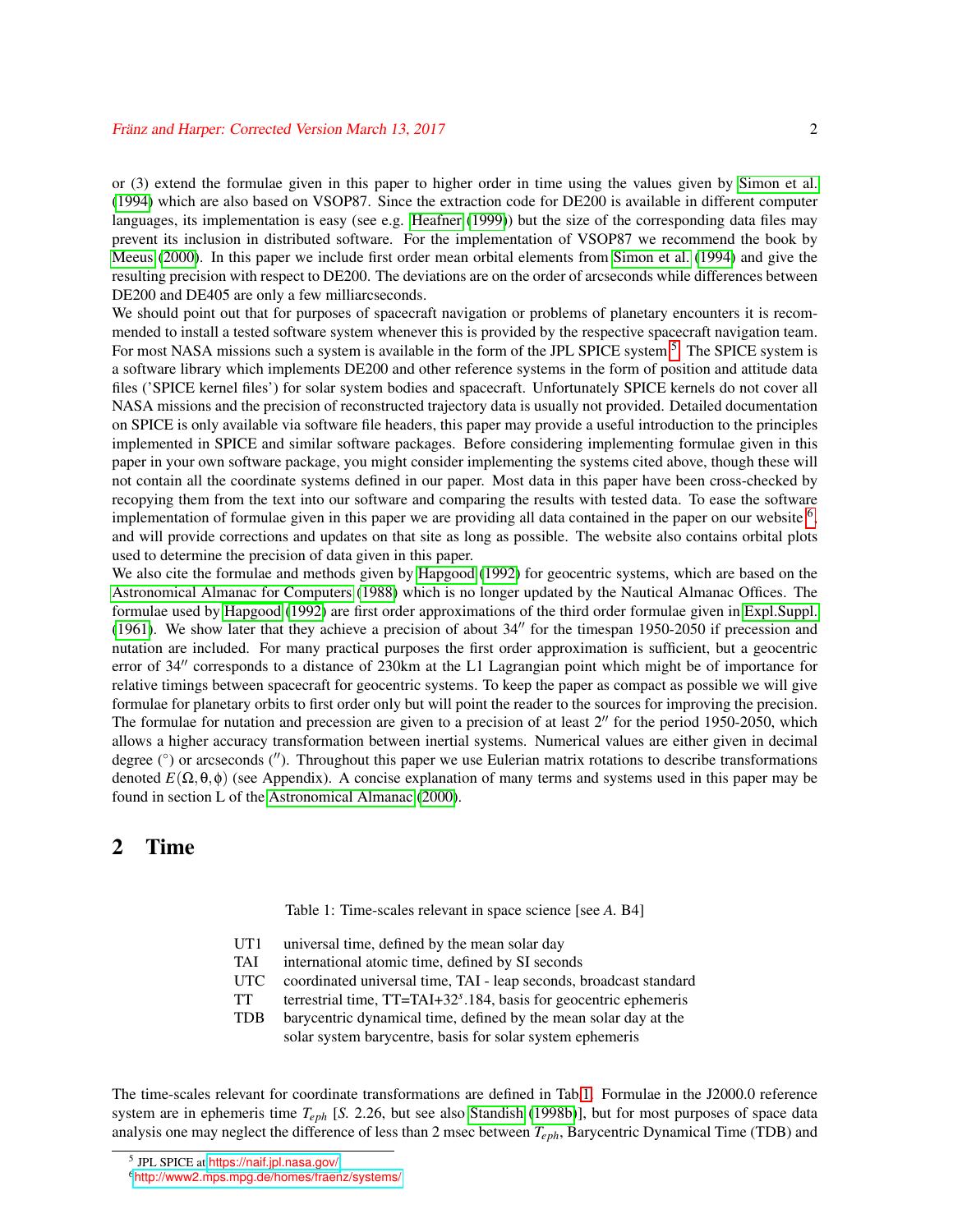Terrestrial Time (TT) [A. B5] and less than 0.1s between the two Universal Times (UTC, UT1)<sup>[7](#page-2-0)</sup>. A difference between Atomic Time (TAI) and Coordinated Universal Time (UTC) is introduced by leap-seconds tabulated in Tab[.2](#page-2-1)  $[A, K9]$  for current table]  $8$ .

<span id="page-2-1"></span>Table 2: Leap seconds ∆*A* = TAI-UTC [see *A.* K9]

| $1972/1/1 + 10s$ | $1972/7/1 + 11s$ | $1973/1/1 + 12s$ |
|------------------|------------------|------------------|
| $1974/1/1 + 13s$ | $1975/1/1 + 14s$ | $1976/1/1 + 15s$ |
| $1977/1/1 + 16s$ | $1978/1/1 + 17s$ | $1979/1/1 + 18s$ |
| $1980/1/1 + 19s$ | $1981/7/1 + 20s$ | $1982/7/1 + 21s$ |
| $1983/7/1 + 22s$ | $1985/7/1 + 23s$ | $1988/1/1 + 24s$ |
| $1990/1/1 + 25s$ | $1991/1/1 + 26s$ | 1992/7/1 +27s    |
| $1993/7/1 + 28s$ | 1994/7/1 +29s    | $1996/1/1 + 30s$ |
| $1997/7/1 + 31s$ | 1999/1/1 +32s.   |                  |
|                  |                  |                  |

Thus TDB or TT can be approximated from UTC by TDB=UTC+32*<sup>s</sup>* .184+∆*A* where ∆*A* is the number of elapsed leap seconds to date. For earlier dates [Meeus](#page-23-4) [\(2000\)](#page-23-4) gives different approximation formulae for UTC-TDB. Spacecraft data are usually given in UTC. Relative velocities of solar system objects are small enough (< 100 km/s) to neglect the difference in time systems. Care must only be taken for problems of relative timing. If high precision timing  $( $0.1$ s) is requested the reader should refer to [McCarthy](#page-23-6) [\(1996\)](#page-23-6) and to the documentation of the SPICE$ system (see above). The reference points in time (*epochs*) for the ephemeris are given in Tab[.3.](#page-2-3) Before 1984 the ephemeris referred to B1950.0 and many spacecraft trajectory data are still given in the older system (see Appendix). The actual position of solar system objects and spacecraft is usually given in an *epoch of date* system which means that coordinates refer to the orientation of the Earth equator or ecliptic at the time of measurement. We give formulae to convert from the reference epoch to the epoch of date in the following section [2.1.](#page-2-4)

<span id="page-2-3"></span>Table 3: Epoch definitions [*S.* Table 15.3, *A.* B4]

<span id="page-2-6"></span>

|            | $J1900.0 = 1899$ December 31, 12.00TDB = JD 2415020.0 |                     |
|------------|-------------------------------------------------------|---------------------|
|            | $J1950.0 = 1950$ January 1, 00.00TDB =                | JD 2433282.5        |
|            | $J2000.0 = 2000$ January 1, 12.00TDB =                | JD 2451545.0        |
| $B1950.0=$ |                                                       | JD 2433282.42345905 |

The Julian Day Number (*JD*) starts at Greenwich mean noon 4713 Jan. 1, B.C. [*S.* 2.26]. The *epoch day number* is defined in this paper as the fractional number of days of 86400 seconds from the epoch:

$$
d_0 = (JD - 2451545.0). \tag{1}
$$

<span id="page-2-5"></span>

Formulae from *S.* and *A.* use Julian centuries (*T*0) from J2000.0. One Julian century has 36525 days, one Julian year has 365.25 days, s.t. [*S.* T3.222.2]

$$
T_0 = d_0/36525.0 \qquad \text{and} \qquad y_0 = d_0/365.25 \tag{2}
$$

We use this notation throughout the paper. When the astronomical reference systems eventually switch to the next epoch (presumably J2050.0) formulae given in this paper have to be adapted.

### <span id="page-2-4"></span>2.1 Precession and Nutation

The two fundamental celestial reference systems used in heliospheric science are the ecliptic system defined by the mean orbit of the Earth at J2000.0 and the equatorial system defined by the mean orientation of the Earth equator at J2000.0 (see Fig[.1\)](#page-4-0).

<span id="page-2-0"></span><sup>7</sup>For the difference see table at [http://maia.usno.navy.mil/]( http://maia.usno.navy.mil/)

<span id="page-2-2"></span><sup>8</sup>See also the webpage of the International Earth Rotation Service (IERS) at <https://www.iers.org/>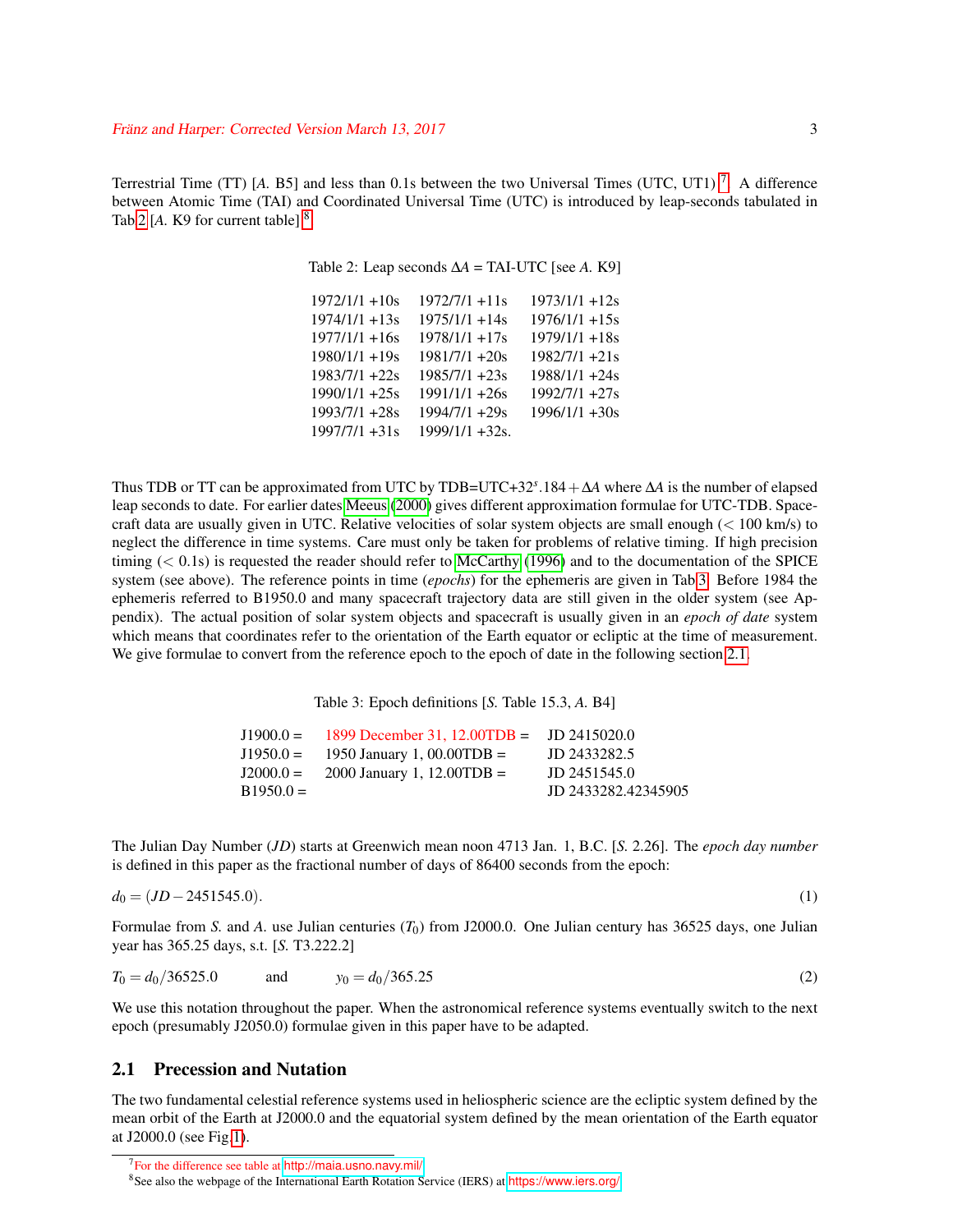The intersection of the Earth equatorial plane and the Earth orbital plane (*ecliptic*) defines the line of the equinoxes (Fig[.1\)](#page-4-0). The ascending node of the geocentric ecliptic defines the vernal equinox (*first point of Aries*). The obliquity of the ecliptic at epoch J2000.0 with respect to the mean equator at epoch J2000.0 is given by [*A.* K6]

$$
\epsilon_{0J2000} = 23^{\circ}26'21''.448 \approx 23^{\circ}.439291111
$$
\n(3)

The orientation of both planes changes over time by solar, lunar and planetary gravitational forces on the Earth axis and orbit. The continuous change is called 'general precession', the periodic change 'nutation'. *Mean* quantities include precessional corrections, *true* quantities both precessional and nutational corrections.

The mean obliquity of the ecliptic of date with respect to the mean equator of date is given by [*S.* 3.222-1,*A.* B18]

<span id="page-3-4"></span> $\lambda$ 

$$
\epsilon_{0D} = \epsilon_{0J2000} - 46''.8150T_0 - 0''.00059T_0^2 + 0''.001813T_0^3
$$
\n
$$
\approx 23^\circ.439291111 - 0^\circ.013004167T_0 - 0^\circ.000000164T_0^2 + 0^\circ.000000504T_0^3. \tag{4}
$$

The true obliquity of date  $\varepsilon_D = \varepsilon_{0D} + \Delta \varepsilon$  includes the effects of nutation which are given to a precision of 2<sup>n</sup> for the period 1950-2050 by [*S.* 3.225-4]:

$$
\Delta \varepsilon = 0^{\circ}.0026 \cos(125^{\circ}.0 - 0^{\circ}.05295d_0) + 0^{\circ}.0002 \cos(200^{\circ}.9 + 1^{\circ}.97129d_0). \tag{5}
$$

For the calculation of true equatorial positions one also needs the *longitudinal nutation* which is given to first order by [*S.* 3.225-4]:

$$
\Delta \psi = -0^{\circ}.0048 \sin(125^{\circ}.0 - 0^{\circ}.05295d_0) - 0^{\circ}.0004 \sin(200^{\circ}.9 + 1^{\circ}.97129d_0). \tag{6}
$$

<span id="page-3-2"></span>The corresponding rotation matrix from the mean equator of date to the true equator of date is then given by [S. 3.222.3]:

$$
N(GEI_D, GEI_T) = E(0^\circ, -\varepsilon_D, 0^\circ) * E(-\Delta \psi, 0^\circ, 0^\circ) * E(0^\circ, \varepsilon_{0D}, 0^\circ).
$$
\n<sup>(7)</sup>

To achieve higher precision one has to add further terms for the series expansion for nutation from [S. Tables .3.222.1-3.224.2][9](#page-3-0) .

The orientation of the ecliptic plane of date  $(\epsilon_p)$  with respect to the the ecliptic plane at another date  $(\epsilon_F)$  is defined by the inclination  $π_A$ , the ascending node longitude  $\Pi_A$  of the plane of date  $ε_D$  relative to the plane of date *F*, and the difference in the angular distances  $p_A$  of the vernal equinoxes from the ascending node. Values for J2000.0 are given in [*S.* Table 3.211.1]:

$$
\pi_A = (47''.0029 - 0''.06603T_0 + 0''.000598T_0^2)t + (-0''.03302 + 0''.000598T_0)t^2 + 0''.00060t^3
$$
\n
$$
\Pi_A = 174^\circ 52'34''.982 + 3289''.4789T_0 + 0''.60622T_0^2 + (-869''.889 - 0''.50491T_0)t + 0''.03536t^2
$$
\n
$$
p_A = (5029''.0966 + 2''.22226T_0 - 0''.00042T_0^2)t + (1''.11113 - 0''.000042T_0)t^2 - 0''.000006t^3
$$
\n(8)

<span id="page-3-3"></span>000 million

where  $T_0 = \varepsilon_F - \varepsilon_{I2000}$  and  $t = \varepsilon_D - \varepsilon_F$  are the distances in Julian centuries between the fixed epoch  $\varepsilon_F$  and J2000.0 and between  $\varepsilon_D$  and  $\varepsilon_F$  respectively. The corresponding Eulerian rotation matrix is

$$
P(HAE_{J2000}, HAE_D) = E(\Pi_A, \pi_A, -p_A - \Pi_A). \tag{9}
$$

<span id="page-3-1"></span>Coordinates defined on the equator of epoch are transformed to the equator of date by the Eulerian precession matrix

$$
P(\varepsilon_F, \varepsilon_D) = E(90^\circ - \zeta_A, \theta_A, -z_A - 90^\circ) \tag{10}
$$

The Eulerian angles are defined in [*S.* Table 3.211.1]:

- $\theta_A$  = (2004''.3109 0''.85330*T*<sub>0</sub> 0''.000217*T*<sub>0</sub><sup>2</sup>)*t* + (−0''.42665 0''.000217*T*<sub>0</sub>)*t*<sup>2</sup> 0''.041833*t*<sup>3</sup>
- $\zeta_A$  =  $(2306''.2181 + 1''.39656T_0 0''.000139T_0^2)t + (0''.30188 0''.000344T_0)t^2 + 0''.017998t^3$ (11)
- $z_A$  =  $(2306''.2181 + 1''.39656T_0 0''.000139T_0^2)t + (1''.09468 + 0''.000066T_0)t^2 + 0''.018203t^3$

where  $t$  and  $T_0$  are defined as above. These formulae define the precession to the precision used for the Astronomical Almanac but may be easily reduced to lower order.

<span id="page-3-0"></span><sup>&</sup>lt;sup>9</sup>Note that there is a typographic error in the mean lunar ascending longitude in [S. Tab.3.222.2], the first argument should read  $\Omega$  = 125°02'40".280.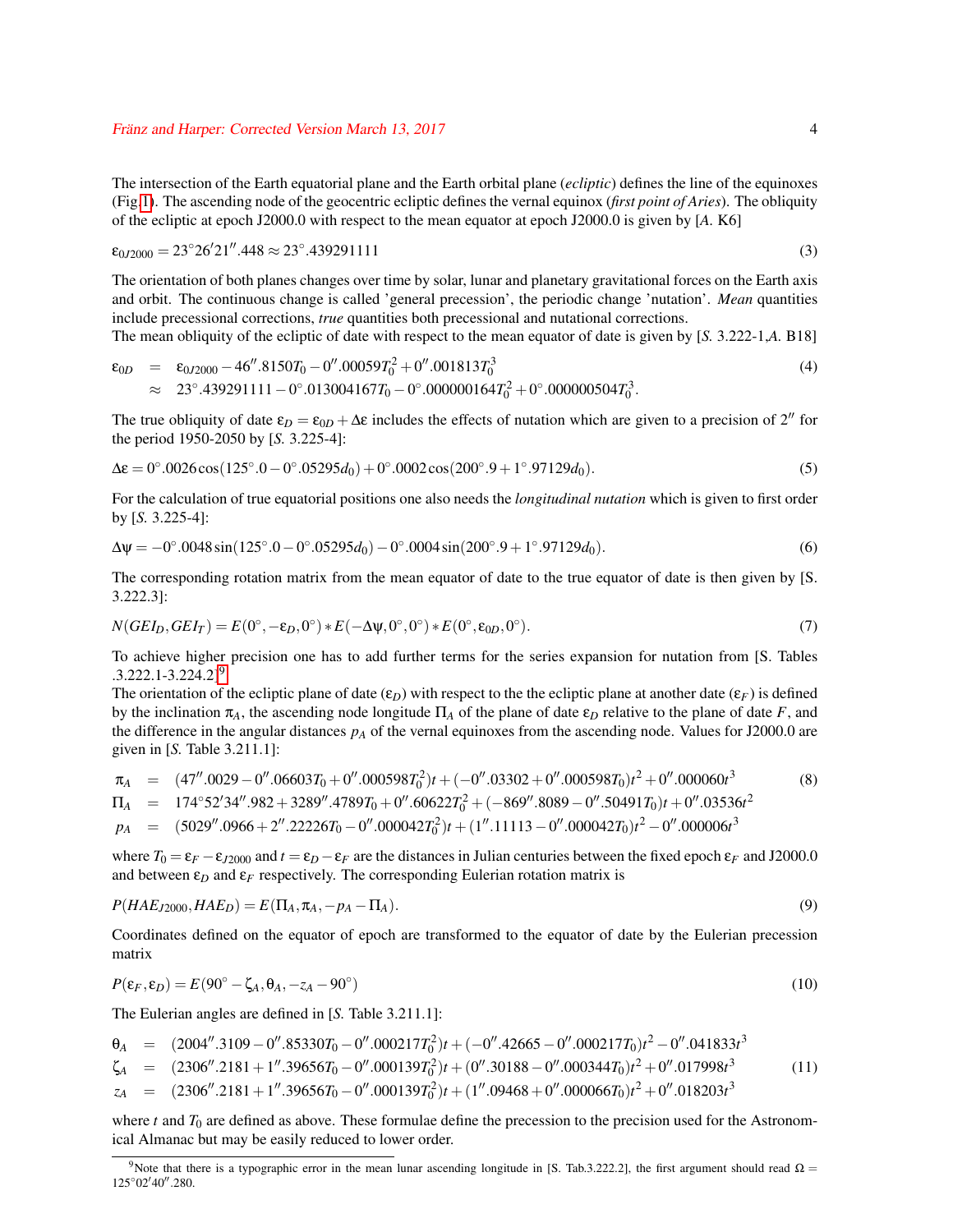

<span id="page-4-0"></span>Figure 1: Ecliptic and Equatorial Systems: the ecliptic plane is inclined by the obliquity ε towards the Earth equatorial plane. The vernal equinox  $\Upsilon$  defines the common +X-axis, the +Z-axes are defined by the Northern poles *P* and *K*. The position of an object *S* is defined by Right Ascension  $\alpha$  and Declination  $\delta$  in the equatorial system, by ecliptic longitude  $λ$  and latitude  $β$  in the ecliptic system.

[Hapgood](#page-22-8) [\(1997\)](#page-22-8) gives only the first order transformation between epoch of J2000.0 and epoch of date which is a reduction of the above formulae and also given to higher precision in [*A.* B18]:

 $\theta_A = 0^\circ .55675T_0 - 0^\circ .00012T_0^2$  $\zeta_A$  = 0°.64062 $T_0$  + 0°.0008 $T_0^2$ (12)  $z_A$  = 0°.64062*T*<sub>0</sub> + 0°.00030*T*<sub>0</sub><sup>2</sup>

For the heliocentric position of the Earth a complete neglect of precession results in an error of 1◦ .0 for the period 1950-2050, a neglect of nutation results in an error of  $20''$ . Using first order nutation and precession reduces the error to  $2^{\prime\prime}.0$ .

# 3 Description of Coordinate Systems

Each coordinate system we describe in the following is defined by the orientation of its three right handed cartesian axes in euclidean space and the position of its origin, relative to some other system. The +Z-axis always defines the polar axis of the respective spherical coordinates: latitudes are counted from the XY-plane (polar axis 90°), *co-latitudes* from the polar axis, longitudes are counted from the +X-axis (*prime meridian*) clockwise (left handed, +Y-axis −90◦ ) or counter-clockwise (right handed, +Y-axis 90◦ ) as specified.

#### 3.1 Celestial Systems

• Geocentric Earth Equatorial *GEIJ*<sup>2000</sup> [\(Hapgood, 1995\)](#page-22-9) This system is realized through the International Celestial Reference Frame (ICRF), which is the base system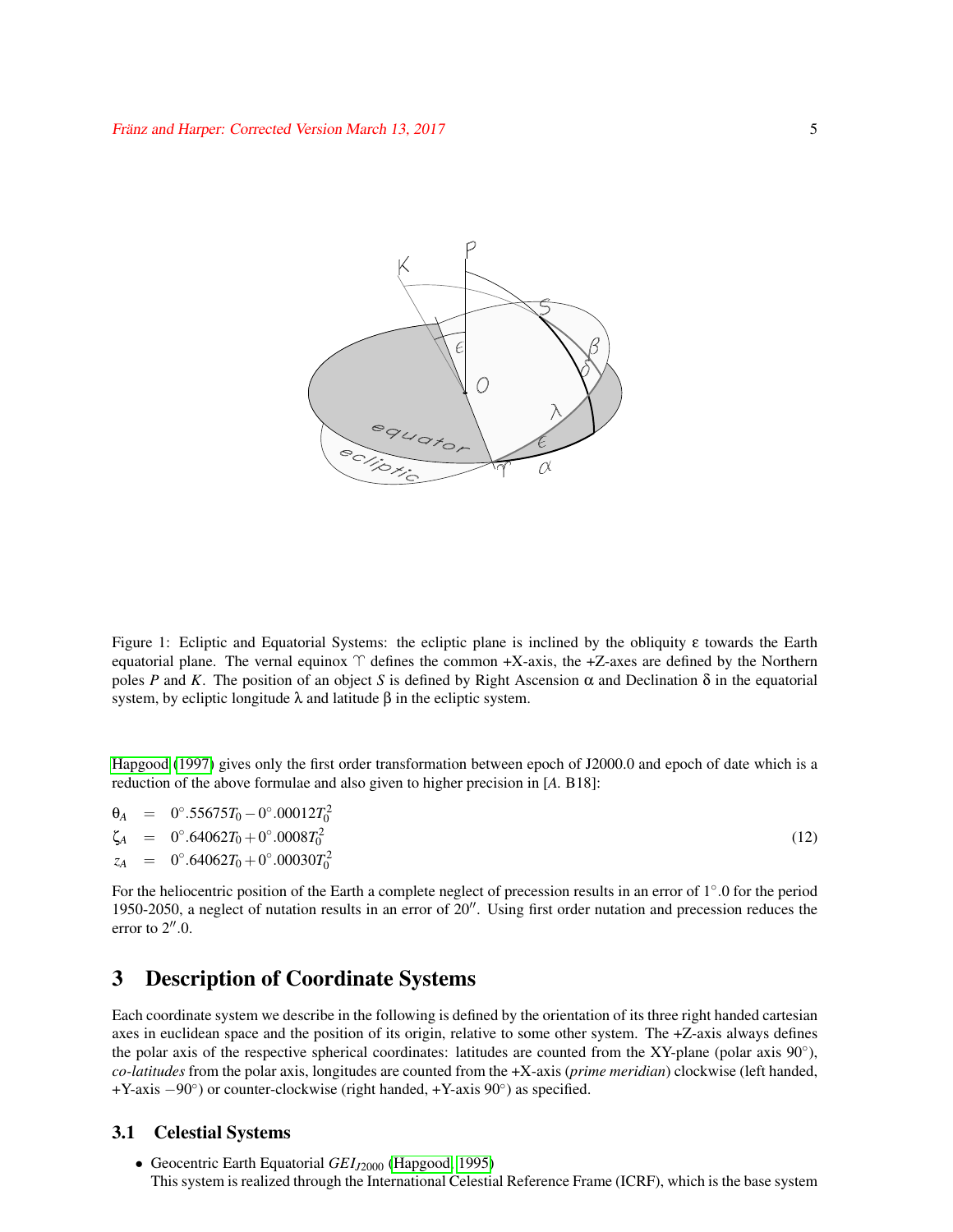for star catalogues and reference values of planetary positions (see the IERS webpage cited above). XY-plane: Earth mean equator at J2000.0

| +X-axis: | First Point of Aries, i.e. vector (Earth-Sun) of vernal equinox at epoch J2000.0 |
|----------|----------------------------------------------------------------------------------|
| Angles:  | Declination $\delta$ and Right Ascension $\alpha$ right handed.                  |

- Mean Geocentric Earth Equatorial *GEI*<sub>*D*</sub> [\(Hapgood, 1995\)](#page-22-9)
	- XY-plane: Earth mean equator of date. +X-axis: First point of Aries, i.e. vector(Earth-Sun) of vernal equinox of date. Transform:  $T(GEI_{J2000}, GEI_D) = P(\epsilon_D, \epsilon_0)$  as defined in eqn[.10.](#page-3-1)
- True Geocentric Earth Equatorial *GEI<sup>T</sup>* [\(Hapgood, 1995\)](#page-22-9) Base system for actual position of objects. XY-plane: Earth true equator of date. +X-axis: First point of Aries, i.e. vector(Earth-Sun) of vernal equinox of date.
	- Transform:  $T(GEI_D, GEI_T)$  as defined in eqn[.7.](#page-3-2)
- Heliocentric Aries Ecliptic *HAEJ*<sup>2000</sup> (Fig[.1\)](#page-4-0)

| XY-plane:   | Earth mean ecliptic at J2000.0                                                   |
|-------------|----------------------------------------------------------------------------------|
| $+X$ -axis: | First point of Aries, i.e. vector (Earth-Sun) of vernal equinox at epoch J2000.0 |
| Angles:     | Celestial latitude $\beta$ and longitude $\lambda$ right handed.                 |
| Transform:  | $T(GEI_{J2000}, HAE_{J2000}) = \epsilon_0, X \ge E(0, \epsilon_0, 0)$            |
|             | and subtraction of solar position vector if necessary.                           |

• Heliocentric Aries Ecliptic *HAE<sup>D</sup>*

| $XY$ -plane: | Earth mean ecliptic of date                                                           |
|--------------|---------------------------------------------------------------------------------------|
| $+X$ -axis:  | First point of Aries, <i>i.e.</i> vector (Earth-Sun) of vernal equinox of date        |
| Transform:   | $T(HAE_{J2000}, HAE_D) = E(\Pi_A, \pi_A, -p_A - \Pi_A)$ as defined in eqn.9 and       |
|              | $T(GEI_D, HAE_D) = E(0, \varepsilon_D, 0)$ where $\varepsilon_D$ is defined by eqn.5. |

#### 3.2 Heliographic Systems

#### 3.2.1 Solar Pole and Prime Meridian

<span id="page-5-0"></span>Heliographic coordinate systems use the position of the solar rotation axis which is defined by its declination  $\delta_{\odot}$ and the right ascension  $\alpha_{\odot}$  with respect to the celestial pole (*GEI*<sub>*J*2000</sub> + *Z*). Values for J2000.0 are [*S.* Table 15.7]:

$$
\delta_{\odot} = 63^{\circ}.87 \qquad \alpha_{\odot} = 286^{\circ}.13 \tag{13}
$$

<span id="page-5-1"></span>The traditional definition refers to the ecliptic of date with the values for the inclination  $i_{\odot}$  of the solar equator and longitude of the ascending node  $\Omega_{\odot}$  [S. 7.2, note the typo]:

$$
i_{\odot} = 7^{\circ}.25 \qquad \Omega_{\odot} = 75^{\circ}.76 + 1^{\circ}.397T_0 \tag{14}
$$

The ecliptic values for the polar axis have been in use since their first determination by Carrington. Newer measurements show that the axis direction is less well defined [\(Balthasar et al., 1987\)](#page-22-10) but for the purpose of coordinate transformations one sticks with the original values. The same is true for the Solar rotation period for which the adopted values are [*A.* C3] :

$$
r_{sid} = 25.38 \, days \qquad \text{and} \qquad r_{syn} = 27.2753 \, days, \tag{15}
$$

where the sidereal period  $r_{sid}$  is relative to the celestial sphere, and the synodic relative to the rotating Earth (see also [Rosa et al.](#page-23-7) [\(1995\)](#page-23-7)). The time dependence in  $\Omega_{\odot}$  takes approximate account of the ecliptic precession such that no further precessional transformation should be applied but there is of course a small difference between the ecliptic and the equatorial definition. In transformation of datasets always the equatorial values should be used. Physical observations of the Sun refer to the apparent center of the visible disk from Earth (*subterrestrial point*) whose heliocentric ecliptic longitude is the apparent longitude of the Earth  $\lambda_{\odot} = \lambda_{geo} - a$  defined in eqn[.36](#page-13-0) corrected for light aberration ( $a \approx 20''$ , see Appendix [A.3\)](#page-19-0).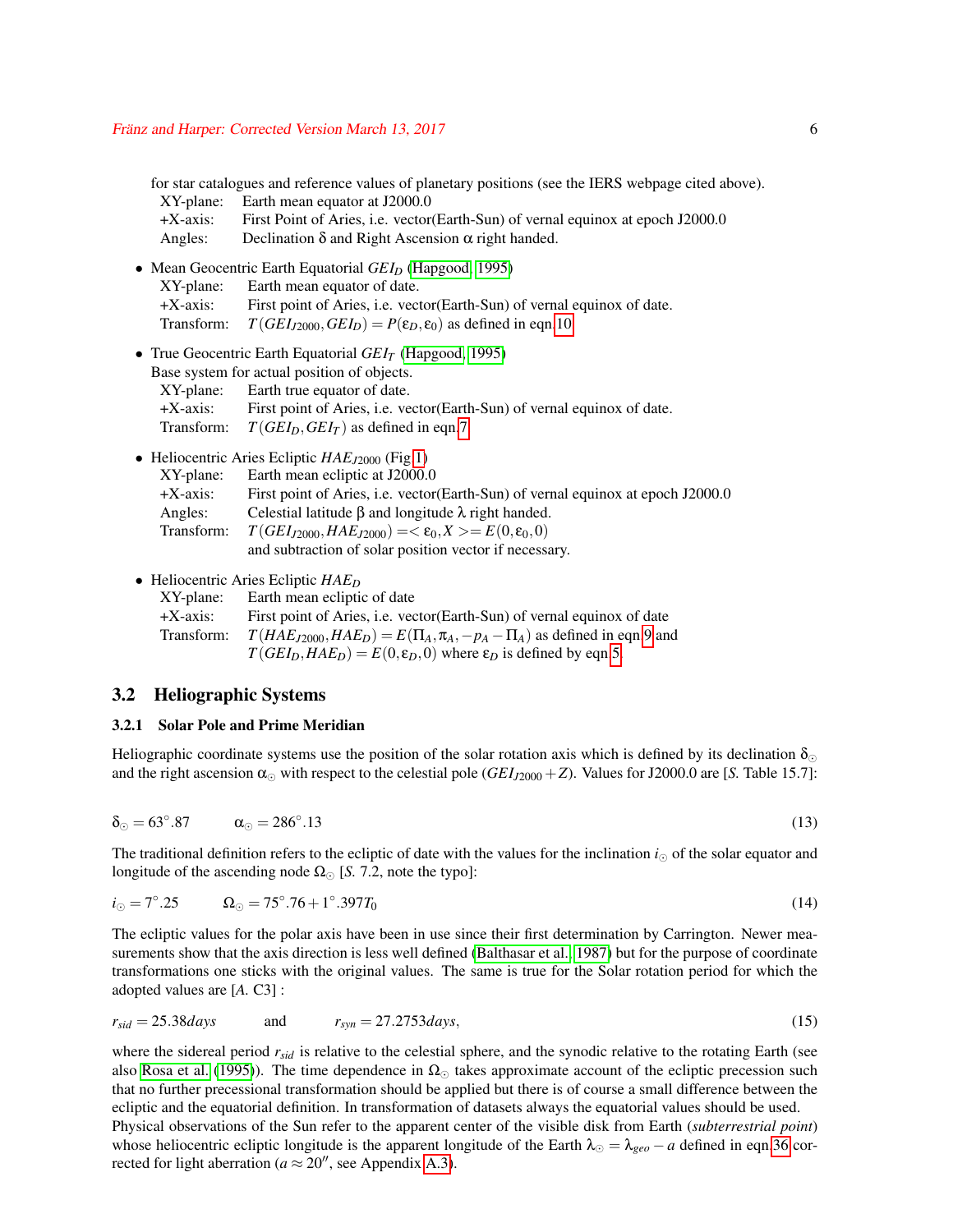#### <span id="page-6-1"></span>3.2.2 Systems

As pointed out in section [4.3](#page-14-0) heliographic systems should refer to a solar reference ellipsoid, but since the oblateness of the Sun is difficult to measure [\(Stix, 1989\)](#page-23-8), for the following definitions the Sun is assumed to be spherical.

• Heliographic Coordinates *HGC* [\(Expl.Suppl., 1961;](#page-22-7) [Stix, 1989\)](#page-23-8)

Physical features on the surface of the Sun are located in *Heliographic coordinates* [\(Expl.Suppl., 1961,](#page-22-7) 11.B). Heliographic latitude is measured from the solar equator positive towards North, Heliographic longitude is defined westward (i.e. in the direction of planetary motion) from the solar prime meridian which passed through the ascending node on the ecliptic of date on 1854 Jan 1, noon (JD 239 8220.0). Heliographic longitude is sometimes identified with *Carrington longitude*, but this usage should be avoided since there have been different definitions of the later term over time.

| Solar equator of date                                                                            |
|--------------------------------------------------------------------------------------------------|
| ascending node on $1854$ Jan 1, noon (JD 239 8220.0)                                             |
| Heliographic latitude $\Psi$ and longitude $\Phi$ right handed.                                  |
| $T(GEI_{J2000}, HGC_{J2000}) = E(\alpha_{\odot} + 90^{\circ}, 90^{\circ} - \delta_{\odot}, W_0)$ |
| with the values from eqn.13 and $W_0 = 84^{\circ}.10 + 14^{\circ}.1844d_0[S$ . Table 15.7].      |
|                                                                                                  |

Alternatively (but less exact) one may use the transformation from ecliptic coordinates:

Transform:  $T(HAE_{J2000}, HGC_D) = E(\Omega_{\odot}, i_{\odot}, w_0)$  where  $\Omega_{\odot}$  and  $i_{\odot}$  are defined in eqn[.14](#page-5-1) and the prime meridian angle is given by

$$
w_0 = (d_0 + 2451545.0 - 2398220.0)/25.38 \times 360^\circ
$$
\n(16)

• Solar Rotations[\(Expl.Suppl., 1961\)](#page-22-7)

<span id="page-6-0"></span>Rotations of the Sun are counted in *Carrington rotations R*; a rotation starts when the heliographic prime meridian crosses the subterrestrial point of the solar disc. The angular offset θ between this point and the ascending node can be calculated from [\(Hapgood, 1992\)](#page-22-0):

$$
\theta_{\odot} = \arctan(\cos i_{\odot} \tan(\lambda_{\odot} - \Omega_{\odot})) \tag{17}
$$

such that the quadrant of  $\theta$  is opposite that of  $\lambda_{\odot} - \Omega_{\odot}$ . Note that  $\theta$  is called *L*<sub>0</sub> − *M* in [Expl.Suppl.](#page-22-7) [\(1961\)](#page-22-7). The first Carrington rotation started on 1853 Nov 9 (JD 2398167.329), later start points can be calculated using the synodic period  $r_{syn} = 27.2753$  days. The term *Carrington Time* has been used for the pair of numbers  $(R, L_0)$ , where  $L_0$  is the heliographic longitude of the subterrestrial point. For geophysical effects *Bartels rotations* have been used which start at 1832 Feb 8.00 (JD 239 0190.50) with a period of 27.0 days [\(Bartels](#page-22-11) [\(1952\)](#page-22-11)).

• Heliocentric Earth Ecliptic *HEE* [\(Hapgood, 1992\)](#page-22-0)

| XY-plane:   | Earth mean ecliptic of date.                           |
|-------------|--------------------------------------------------------|
| $+X$ -axis: | vector (Sun-Earth).                                    |
| Transform:  | $T(HAE_D, HEE_D) = E(0^\circ, 0^\circ, \lambda_{geo})$ |

where λ*geo* is the geometric ecliptic longitude of the Earth which can be determined by one of the methods described in section [4.2.1](#page-13-1) or directly from eqn[.36](#page-13-0) to a precision of  $34$ ".

• Heliocentric Earth Equatorial *HEEQ* [\(Hapgood, 1992\)](#page-22-0)

XY-plane: Solar equator of date. +X-axis: Intersection between solar equator and solar central meridian of date. Angles: Heliocentric latitude Ψ and central longitude θ (increasing eastward) right handed. Transform:  $T(HAE_D, HEEQ) = E(\Omega_{\odot}, i_{\odot}, \theta_{\odot})$ , where  $\theta_{\odot}$  is defined in eqn[.17.](#page-6-0)

• Heliocentric Inertial *HCI* [\(Burlaga, 1984\)](#page-22-12)

[Burlaga](#page-22-12) [\(1984\)](#page-22-12) originally defined a system, called heliographic inertial (*HGI*), with reference to the orientation of the Solar equator in J1900.0. We propose to call the system heliocentric and base it on J2000.0

instead:<br>XY-plane: Solar equator of J2000.0. +X-axis: Solar ascending node on ecliptic of J2000.0. Transform:  $T(HAE_{J2000}, HCI) = E(\Omega_{\odot}(T_0 = 0), i_{\odot}, 0^{\circ})$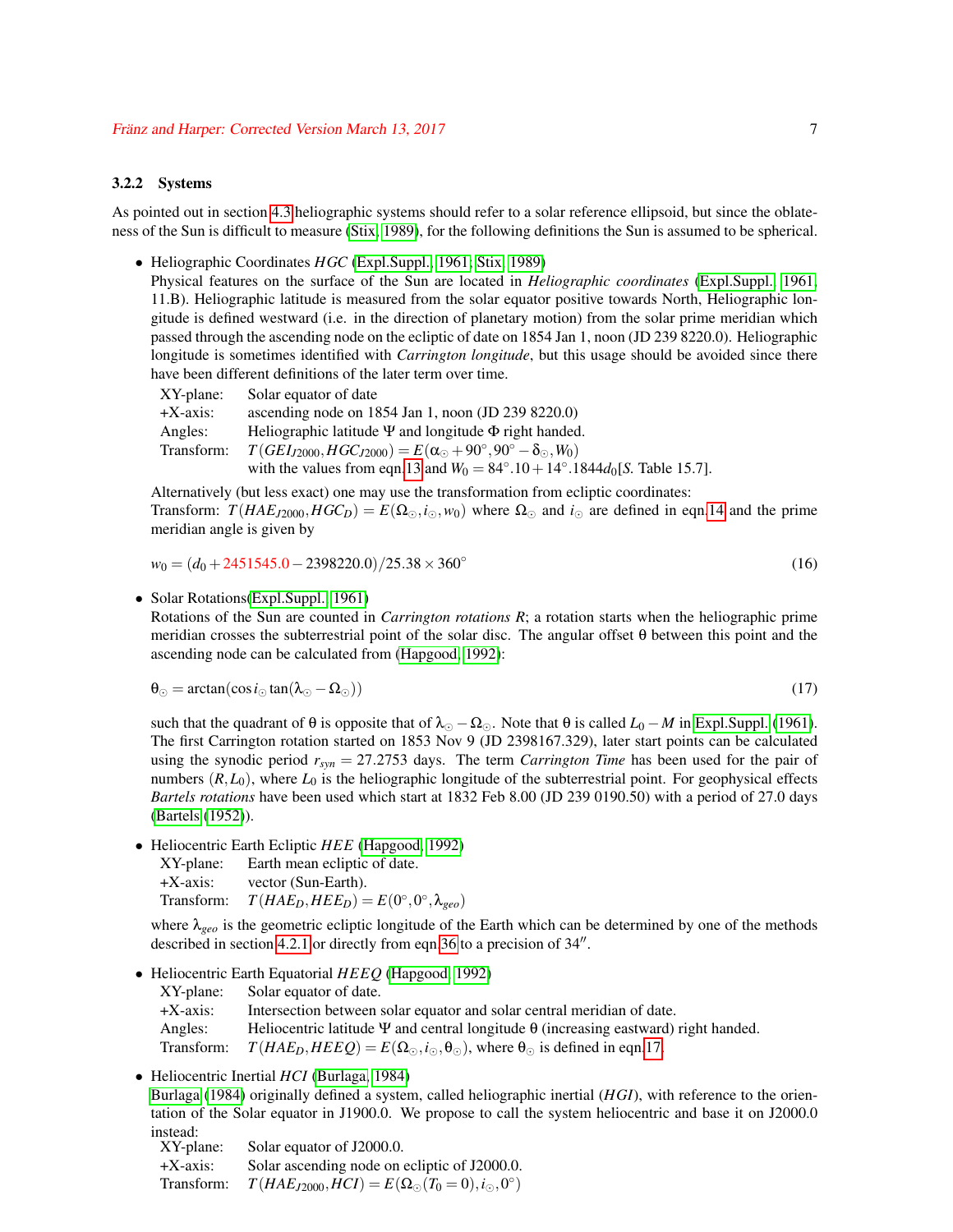• Heliocentric of Date *HCD*<br>XY-plane: Solar equal Solar equator of date. +X-axis: Solar ascending node on ecliptic of date. Transform:  $T(HAE_D, HCD) = E(\Omega_{\odot}, i_{\odot}, 0^{\circ})$ 

#### 3.3 Geocentric Systems

Geocentric systems have been described by [Russell](#page-23-0) [\(1971\)](#page-23-0) and [Hapgood](#page-22-0) [\(1992\)](#page-22-0) with corrections given in [Hapgood](#page-22-9) [\(1995\)](#page-22-9) and [Hapgood](#page-22-8) [\(1997\)](#page-22-8)<sup>[10](#page-7-0)</sup>. You will also find a comprehensive introduction in Appendix 3 of [Kivelson and](#page-22-13) [Russell](#page-22-13) [\(1995\)](#page-22-13). The ESA SPENVIS system contains an extensive description of geocentric systems <sup>[11](#page-7-1)</sup>. A software package by J.-C. Kosik is also maintained and documented at the Centre de Données de la Physique des Plasmas [12](#page-7-2). We do not describe systems relevant for observations from the Earth surface, see [*S.*, Ch.4] for a decription of these systems.

#### 3.3.1 Greenwich mean sidereal time

The Greenwich mean sidereal time is defined by the hour angle between the meridian of Greenwich and mean equinox of date at  $0^h$  UT1: [A. B6]:

$$
\Theta_{GMST} = 24110^s.54841 + 8640184^s.812866T_U + 0^s.093104T_U^2 - 6^s.2 \cdot 10^{-6}T_U^3,\tag{18}
$$

in seconds of a day of 86400s UT1, where  $T_U$  is the time difference in Julian centuries of Universal Time (UT1) from J2000.0.

From this the hour angle in degree θ*GMST* at any instant of time *d*<sup>0</sup> (Julian days from J2000.0) can be calculated by

$$
\theta_{GMST} = \Theta_{GMST}(T_U(0^h)) \times 360^\circ / 86400^\circ + 180^\circ + 360^\circ * d_0 \tag{19}
$$

<span id="page-7-4"></span>For the precision needed in this paper we may neglect the difference between  $T_U$  and  $T_0$ , such that [\(Meeus, 2000\)](#page-23-4):

$$
\theta_{GMST} \approx 280^{\circ}.46061837 + 360^{\circ}.98564736629d_0 + 0^{\circ}.0003875T_0^2 - 2^{\circ}.6 \cdot 10^{-8}T_0^3. \tag{20}
$$

#### 3.3.2 Earth magnetic pole

The geographic position of the Earth magnetic pole and the dipole moment  $M_E$  can be calculated from the first three coefficients of the International Geomagnetic Reference Field (IGRF) published 5-yearly by IAGA Working Group  $8^{13}$  $8^{13}$  $8^{13}$ . For full precision interpolate the values  $g_{10}, g_{11}$ , and  $h_{11}$  for the date requested and determine the geographic longitude λ*D*, latitude Φ*<sup>D</sup>* and moment *M<sup>E</sup>* by [\(Hapgood, 1992,](#page-22-0) [1997;](#page-22-8) [Kertz, 1969\)](#page-22-14):

$$
\lambda_D = \arctan(h_{11}/g_{11}) \qquad \Phi_D = 90^\circ - \arctan \frac{g_{11}\cos\lambda_D + h_{11}\sin\lambda_D}{g_{10}} \qquad M_E = \sqrt{g_{10}^2 + g_{11}^2 + h_{11}^2} * R_E^3, \quad (21)
$$

where  $R_E$  = 6378.14 km is the Earth equatorial radius and  $\lambda_D$  lies in the fourth quadrant. For the period 1975-2000 we derive following linear approximations with a precision of  $0^{\circ}.05$ :

$$
\lambda_D = 288^\circ.44 - 0^\circ.04236y_0
$$
\n
$$
\Phi_D = 79^\circ.53 + 0^\circ.03556y_0
$$
\n
$$
M_E = 3.01117 - 0.00226y_0[10^{-6}T \cdot R_E^3], (22)
$$

where  $y_0$  are Julian years from J2000.0.

<span id="page-7-5"></span><span id="page-7-0"></span><sup>&</sup>lt;sup>10</sup>See also their webpage at [http://www.mssl.ucl.ac.uk/grid/iau/extra/local](http://www.mssl.ucl.ac.uk/grid/iau/extra/local_copy/SP_coords/ct_home.htm)\_copy/SP\_coords/ct\_home.htm

<span id="page-7-1"></span><sup>11</sup>ESA SPENVIS webpage at <http://www.spenvis.oma.be/>

<span id="page-7-2"></span><sup>12</sup>See under MAGLIB at <http://cdpp.eu>

<span id="page-7-3"></span><sup>13</sup>See their webpage at <http://www.ngdc.noaa.gov/IAGA/vmod/>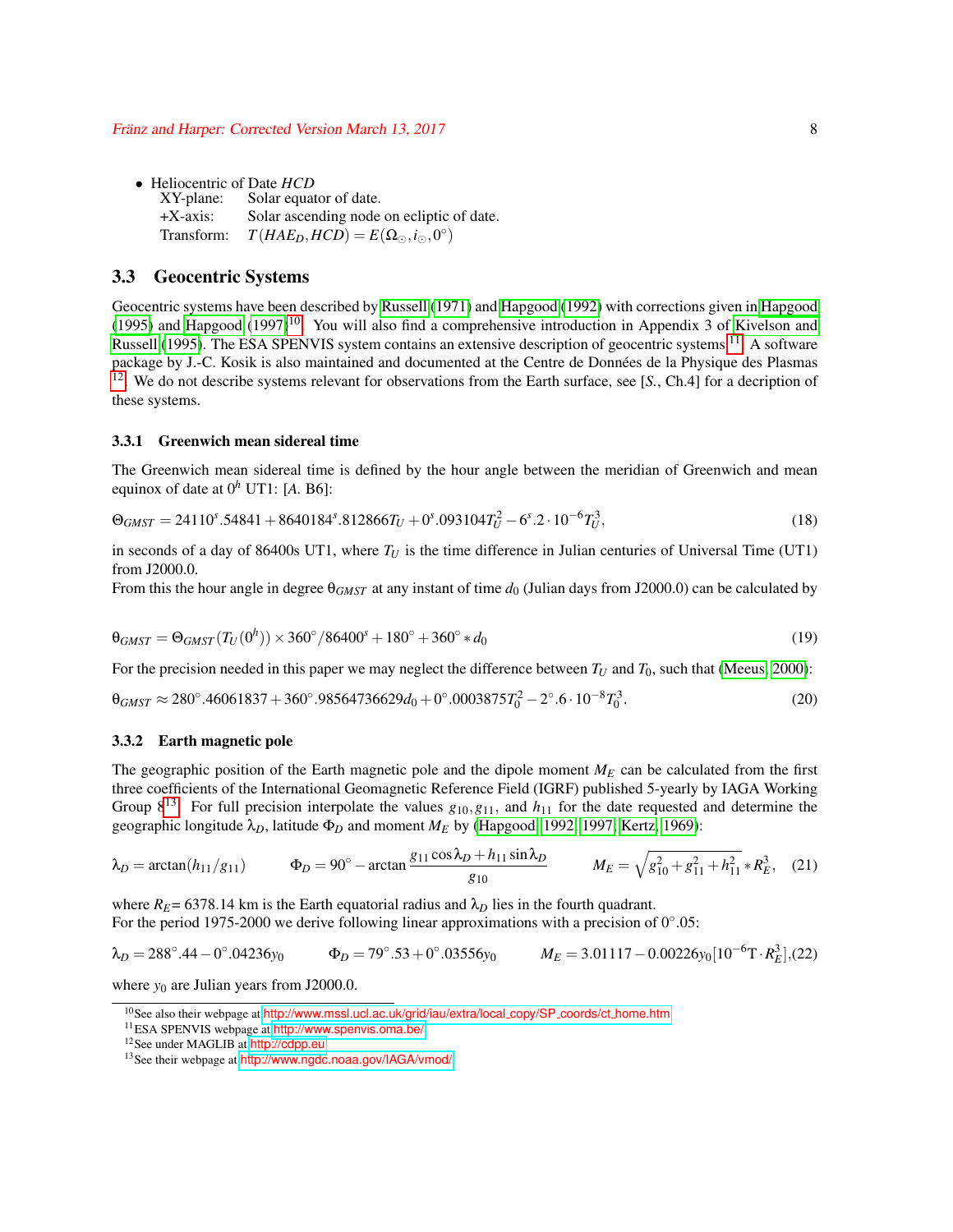#### <span id="page-8-1"></span>3.3.3 Systems

The following systems are referred to the true Earth equator or ecliptic of date, that is corrections for nutation and precession should be applied in transformations. We also give the bracket notation <,> used by [Hapgood](#page-22-0) [\(1992\)](#page-22-0) (see Appendix).

• Geographic Coordinates *GEO* [\(Hapgood, 1992\)](#page-22-0)

| XY-plane:   | True Earth equator of date.                                                  |
|-------------|------------------------------------------------------------------------------|
| $+X$ -axis: | Intersection of Greenwich meridian and Earth equator.                        |
| Angles:     | Geographic latitude and longitude (increasing westward) right handed,        |
|             | in the sense of a planetographic system (see section 4.3).                   |
| Transform:  | $T(GEI_T, GEO) = <\theta_{GMST}$ , $Z> = E(0^\circ, 0^\circ, \theta_{GMST})$ |
|             | where the $\theta_{GMST}$ is given by eqn.20.                                |

• Geocentric Solar Ecliptic *GSE* [\(Hapgood, 1992\)](#page-22-0)

| XY-plane:   | Earth mean ecliptic of date.                                                                                                                          |
|-------------|-------------------------------------------------------------------------------------------------------------------------------------------------------|
| $+X$ -axis: | vector Earth-Sun of date.                                                                                                                             |
| Transform:  | $T(HAE_D, GSE) = \lambda_{\text{geo}} + 180^\circ, Z = E(0^\circ, 0^\circ, \lambda_{\text{geo}} + 180^\circ)$ with $\lambda_{\text{geo}}$ from eqn.36 |
|             | and subtraction of solar position vector if necessary.                                                                                                |
|             | Also $T(GEI_D, GSE_D) = T(HAE_D, GSE_D) * T(GEI_D, HAE_D)$ .                                                                                          |

• Geocentric Solar Magnetospheric *GSM* [\(Hapgood, 1992\)](#page-22-0)

| $+Z$ -axis: | projection of northern dipole axis on $GSED$ YZ plane.                                                                                       |
|-------------|----------------------------------------------------------------------------------------------------------------------------------------------|
| $+X$ -axis: | vector Earth-Sun of date.                                                                                                                    |
| Transform:  | $T(GSE_D, GSM) = \langle -\psi, X \rangle = E(0^\circ, -\psi, 0^\circ)$ where $\psi = \arctan(y_e/z_e)$ and $\mathbf{Q}_e = (x_e, y_e, z_e)$ |
|             | is the Earth dipole vector in GSE-coordinates.                                                                                               |
|             | This can be calculated from the geographic position $\mathbf{Q}_e$ given in eqn.22 by                                                        |
|             | $\mathbf{Q}_e = T(GEI_D, GSE_D) * T(GEI_D, GEO)^{-1}\mathbf{Q}_e.$                                                                           |

- Boundary Normal Coordinates *LMN* [\(Russell and Elphic, 1978\)](#page-23-9)<sup>[14](#page-8-0)</sup>
	- +Z-axis: Normal vector to Earth Magnetopause.
	- +Y-axis: cross-product of +Z-axis and GSM-Z-axis.

The normal vector may be determined by a model or by minimum-variance analysis of data.

- Solar Magnetic *SM* [\(Chapman and Bartels, 1962\)](#page-22-15)
	- +Z-axis: Northern Earth dipole axis of date. +Y-axis: cross-product of +Z-axis and Earth-Sun vector of date.  $T(\text{GSM}, S\text{M}) = \langle -\mu, Y \rangle = E(90^\circ, -\mu, -90^\circ)$ where  $\mu = \arctan \frac{\overline{x_e}}{\sqrt{y_e^2 + z_e^2}}$  with  $\overline{Q}_e$  given above.

The longitude of this system is also called *magnetic local time (MLT)* increasing eastwards from the antisolar  $(0^h)$  to the solar  $(12^h)$  direction.

- Geomagnetic *MAG* [\(Chapman and Bartels, 1962\)](#page-22-15)
	- +Z-axis: Northern Earth dipole axis of date.
	- +Y-axis: cross-product of Geographic North Pole of date and +Z-axis.

 $\text{Transform:} \quad T(GEO, MAG) = \langle \Phi_D - 90^\circ, Y \rangle^* \langle \Phi_D, Z \rangle = E(\lambda_D + 90^\circ, 90^\circ - \Phi_D, -90^\circ)$ where  $\Phi_D$  and  $\lambda_D$  are given in eqn[.22.](#page-7-5)

Geomagnetic latitude  $\beta_m$  and longitude  $\lambda_m$  (increasing eastward) refer to this system.

• Invariant magnetic shells (*Bd*,*Ld*)[\(McIlwain, 1966\)](#page-23-10)

These coordinates are used for functions of the magnetic field which are constant along the lines of force. For a position of radial distance *R* from the dipole center and magnetic latitude β*<sup>m</sup>* in a dipolar field the magnetic field strength  $B_d$  and equatorial distance  $L_d$  of the line of forth are given by

$$
B_d = \frac{M}{R^3} \sqrt{1 + 3\sin^2 \beta_m} \qquad L_d = \frac{R}{\cos^2 \beta_m},\tag{23}
$$

<span id="page-8-0"></span><sup>14</sup>See also C.T. Russell's page at <http://www-ssc.igpp.ucla.edu/ssc/tutorial/magnetopause.html>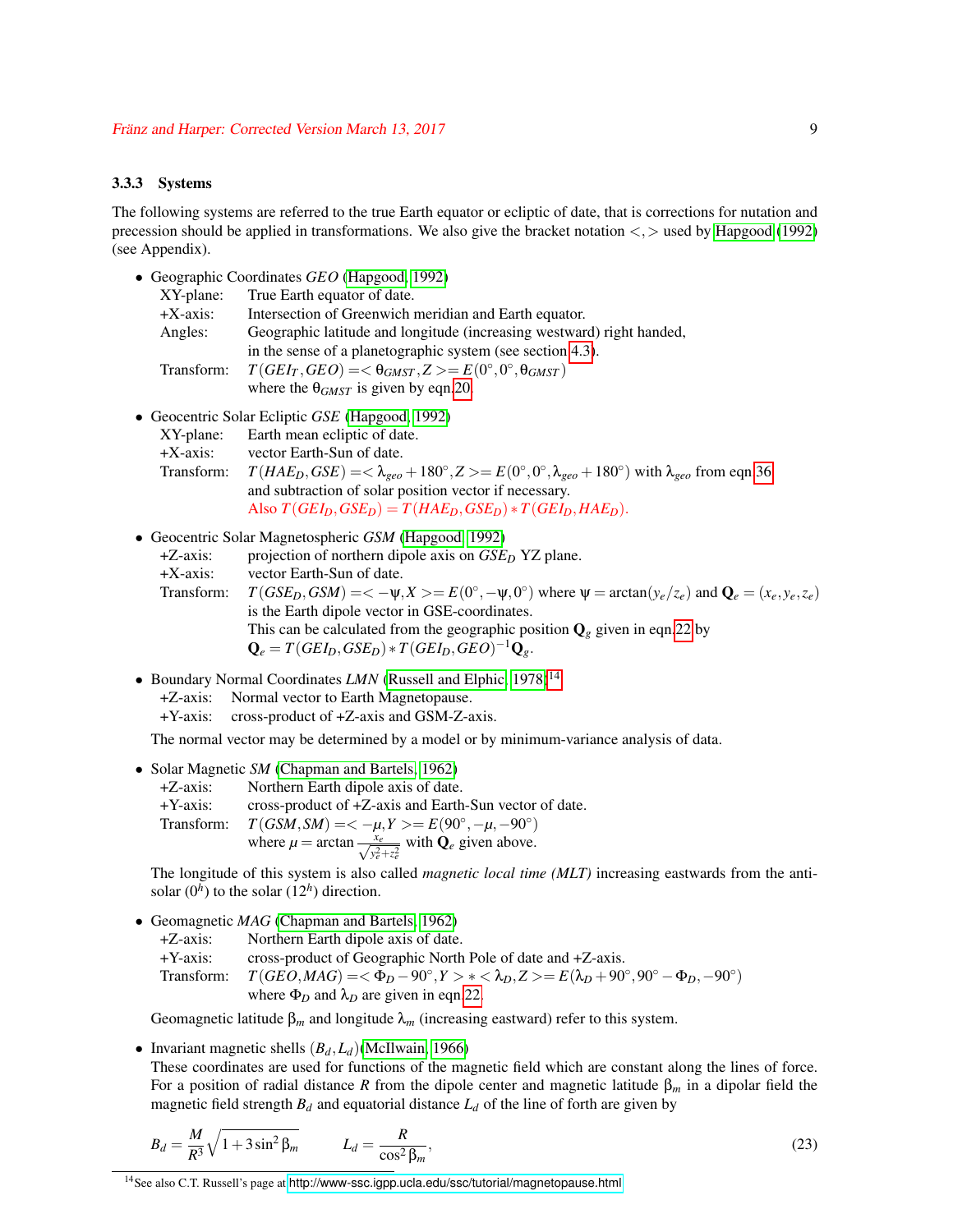where *M* is the magnetic moment of the dipole (see eqn[.22](#page-7-5) for Earth value). The offset between dipole center and gravity center ( $\approx$  500 km for Earth) has been neglected [\(Kertz, 1969\)](#page-22-14).

• Other magnetospheric coordinates <sup>[15](#page-9-0)[16](#page-9-1)[17](#page-9-2)</sup>

Many coordinate systems depend on a specific magnetic field model. For example Corrected Magnetic Coordinates (*CGM*) [18](#page-9-3)are constructed by field line tracing. Magnetospheric Equatorial Coordinates (*GME*) use specific magnetotail models [\(Dunlop and Cargill, 1999\)](#page-22-16). For a field model again (*B*,*L*) coordinates may be derived for which particle drift shells can be defined [\(McIlwain, 1966\)](#page-23-10). See the references for details.

### 3.4 Position Dependent Systems

For the study of the local plasma environment of a spacecraft it is common to choose an axis system which depends on the position of the spacecraft. Widely used are Radial-Tangential-Normal systems defined by the radial vector from a central body to the spacecraft and the magnetic or rotational normal axis of that body. For highest precision one should use reference systems at the epoch of date.

• Heliocentric RTN System *HGRTN* [\(Burlaga, 1984\)](#page-22-12) This system was, for example, used by the Ulysses mission. +X-axis: vector (Sun-S/C). +Y-axis: cross-product of (heliographic polar axis) and +X-axis. Transform:  $T(HCD, HGRTN) = E(\phi_{S/C} - 90^\circ, \theta_{S/C}, 90^\circ)$ 

where  $\phi_{S/C}$  and  $\theta_{S/C}$  are the longitude and latitude of the spacecraft in the *HCD* system. Cartesian coordinates of this system are commonly called *Radial, Tangential, Normal* (RTN) coordinates.

• Dipole Meridian System *DM* [\(Kivelson and Russell, 1995\)](#page-22-13)

This system can be used in any dipolar field to separate radial and angular motions. +X-axis: vector (dipole Center-S/C). +Y-axis: cross-product of (dipole polar axis) and +X-axis. Transform:  $T(MAG, DM) = E(\phi_{S/C} - 90^\circ, \theta_{S/C}, 90^\circ)$ 

where  $\phi_{S/C}$  and  $\theta_{S/C}$  are the longitude and latitude of the spacecraft in the *MAG* system.

• Spacecraft solar ecliptic *SSE* [F.Neubauer (personal communication)]

This system was for example used by the Helios mission.

- XY-plane: Earth mean ecliptic of date. +X-axis: projection of vector S/C-Sun on XY-plane. +Z-axis: ecliptic South pole. Transform:  $T(HAE_D, SSE) = E(\phi_{S/C} - 90^\circ, 180^\circ, 90^\circ)$
- Spin axis ecliptic *SAE* [NSSDC, Pioneer data pages]

This spacecraft centered system was for example used by the Pioneer missions (under the acronym PE). +Z-axis: spacecraft spin axis v*<sup>A</sup>* (towards Earth).

- +X-axis: cross-product of ecliptic polar axis of date and v*A*.
- Transform:  $T(HAE_D,SAE) = E(\phi + 90^\circ, \theta, 0.0)$

where  $\phi$  and  $\theta$  are the ecliptic longitude and co-latitude of the spacecraft spin axis.

• Spin axis Sun pulse *SAS*

This system is a fundamental reference system for most spinning spacecraft since the S/C - Sun meridian can easily be determined on board using a narrow-slit sun sensor. Thus a spacecraft-fixed instrumental system has only a longitudinal offset with respect to *SAS* linear in time.

+Z-axis: spacecraft spin axis  $v_A$ , right-handed orientation.<br>+Y-axis: cross-product between +Z-axis and S/C - Sun vec

cross-product between  $+Z$ -axis and S/C - Sun vector  $v_S$ .

Transform:  $T(HAE_D, SAS) = E(\phi + 90^\circ, \theta, \Phi(\mathbf{v}_S))$ 

<span id="page-9-0"></span><sup>15</sup>See also the APL Supermag webpage <http://supermag.jhuapl.edu/>

<span id="page-9-1"></span><sup>&</sup>lt;sup>16</sup>See also the University of Oulu spaceweb at <http://www.oulu.fi/physics/space-physics/>

<span id="page-9-2"></span><sup>17</sup>See also S. Haaland's page at (not maintained) [http://gluon.fi.uib.no/ haaland/](http://gluon.fi.uib.no/~haaland/)

<span id="page-9-3"></span><sup>18</sup>See also the NSSDC Modelweb at <https://omniweb.gsfc.nasa.gov/vitmo/>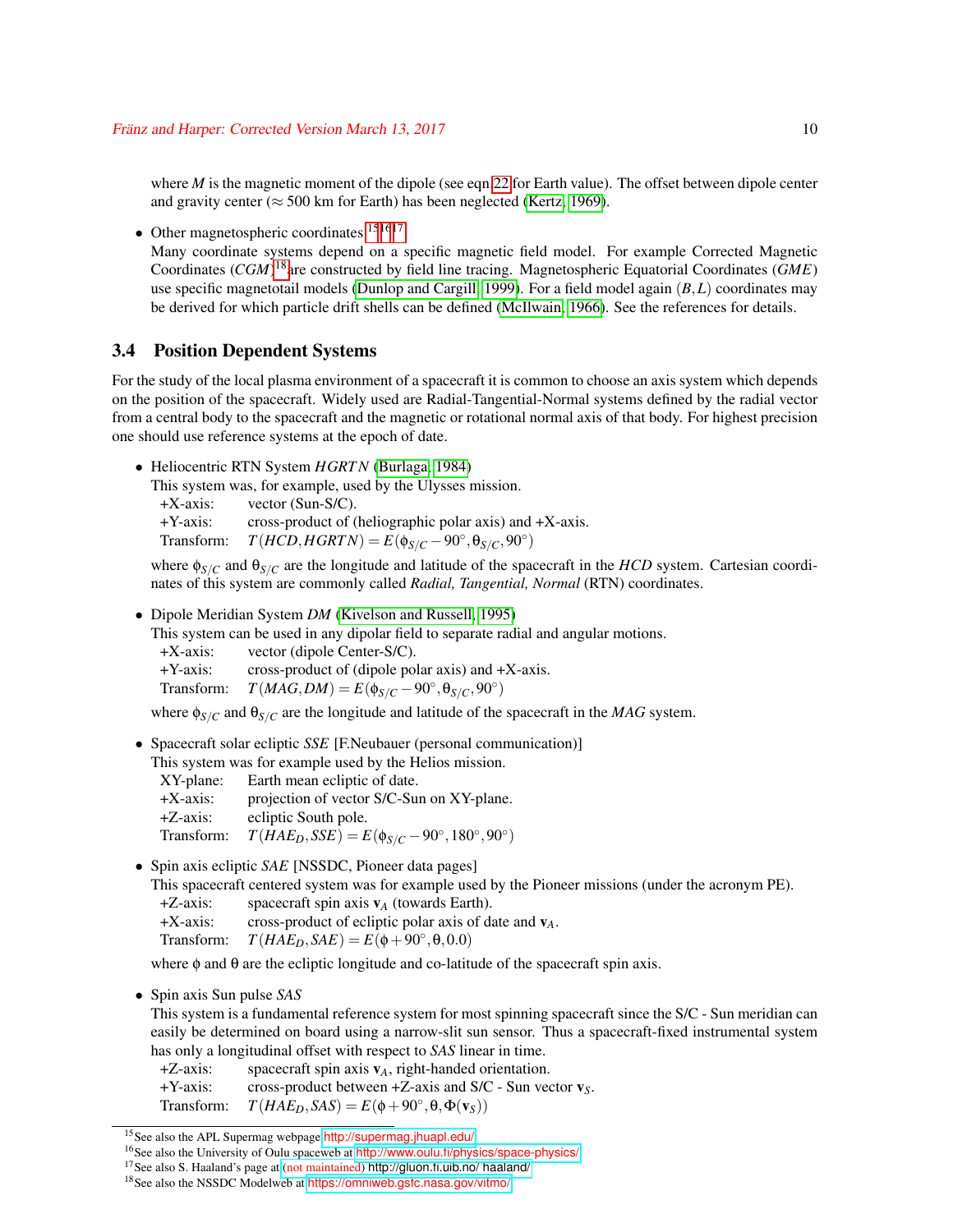

<span id="page-10-1"></span>Figure 2: Keplerian orbital elements for the elliptical orbit of the point  $\mathbf{r}_m$  around the focus *F* with true anomaly v. Parameters of the ellipse are the axes *a* and *b*, the focal distance  $c = ae$ , the semi-latus rectum *p* and the point of periapsis  $P_a$  at distance  $r_a$  from  $F$ . Also shown are the concentric circles for the eccentric motion of the point  $\mathbf{r}'_{\mathbf{q}}$  with eccentric anomaly *E*, and mean motion of the point  $\mathbf{r}_{\mathbf{q}}$  with mean anomaly *M* (dashed).

where  $\phi$  and  $\theta$  are the ecliptic longitude and co-latitude of the spacecraft spin axis and  $\Phi(\mathbf{v}_S)$  is the longitude of the vector  $\mathbf{v}_{S0} = E(\phi + 90^\circ, \theta, 0^\circ) * \mathbf{v}_S$  and  $\mathbf{v}_S$  is given in the ecliptic system.

### 4 Planetary Systems

#### 4.1 Planetary Orbits

As pointed out in the introduction transformations based on classical Keplerian elements can only achieve a limited precision. But for many applications it is useful to have approximate positions available. For this reason we describe in the following the calculation of position and velocity of objects in Keplerian orbits. There are many textbooks on this subject – we recommend [Murray and Dermott](#page-23-11) [\(2000\)](#page-23-11) but e.g. [Bate et al.](#page-22-17) [\(1971\)](#page-22-17)[,Danby](#page-22-18) [\(1988\)](#page-22-18) or [Heafner](#page-22-5) [\(1999\)](#page-22-5) are also very useful. There are also some good web sites devoted to the subject<sup>[19](#page-10-0)</sup>.

The gravitational motion of two bodies of mass *M* and *m* and position vectors  $\mathbf{r}_M$  and  $\mathbf{r}_m$  can be described in terms of the three invariants: *gravitational parameter*  $\mu = \gamma_0(M+m)$ , *specific mechanical energy*  $\mathcal{E} = \frac{v^2}{2} - \frac{\mu}{r}$  $\frac{\mu}{r}$ , and *specific angular momentum h* =  $|\mathbf{r} \times \mathbf{v}|$ , where  $\mathbf{r} = \mathbf{r}_M - \mathbf{r}_m$ ,  $r = |\mathbf{r}|$  and  $\mathbf{v} = \dot{\mathbf{r}}$ .  $\gamma_0$  is the constant of gravitation whose IAU1976 value is determined by [A. K6]:

$$
\gamma_0 = k^2 \text{ with } k = 0.01720209895 \tag{24}
$$

when masses are given in solar masses, distances in AU  $[1 \text{ AU} = 149\,597\,870\,\text{km}]$ , and times in days.

The elements of the conical orbit (shown in Fig[.2\)](#page-10-1) are then given as *semi-major axis a* = −*µ*/*E* and *semi-minor axis*  $b = h/\sqrt{-\mathcal{E}}$ , or alternatively as *semi-latus rectum p* =  $b^2/a = h^2/\mu = a(1-e^2)$  and *eccentricity e* =  $\sqrt{1-b^2/a^2}$  =  $\sqrt{1+\mathcal{E}h^2/\mu^2}$ . Let the origin be at the focus  $\mathbf{r}_M$ , the vector **r** then describes the motion of the body  $\mathbf{r}_m$ . The *true anomaly* ν is the angle between r and the direction to the closest point of the orbit (*periapsis*) and can be determined from

$$
r = \frac{p}{1 + e \cos v}.\tag{25}
$$

If there are two focal points (ellipse, hyperbola) their distance is given by  $c = e \cdot a$ , the distances of the periapsis and apoapsis are given by  $r_p = a(1-e)$  and  $r_a = a(1+e)$ . An elliptical orbit has the *period*  $P = 2\pi a \sqrt{a/\mu}$ .

*Mean elements* of a body in an elliptical orbit ( $e$  < 1) are defined by the motion of a point  $\mathbf{r}_{q}$  on a concentric circle with constant angular velocity  $n = \sqrt{\mu/a^3}$  and radius  $\sqrt{ab}$ , such that the orbital period  $P = 2\pi a \sqrt{a/\mu}$  is the same for  $\mathbf{r}_q$  and  $\mathbf{r}_m$ . The *mean anomaly*  $M = \sqrt{\mu/a^3}(t - T)$  is defined as the angle between periapsis and

<span id="page-10-0"></span><sup>&</sup>lt;sup>19</sup>For example K.Burnett's site at <http://www.stargazing.net/kepler/>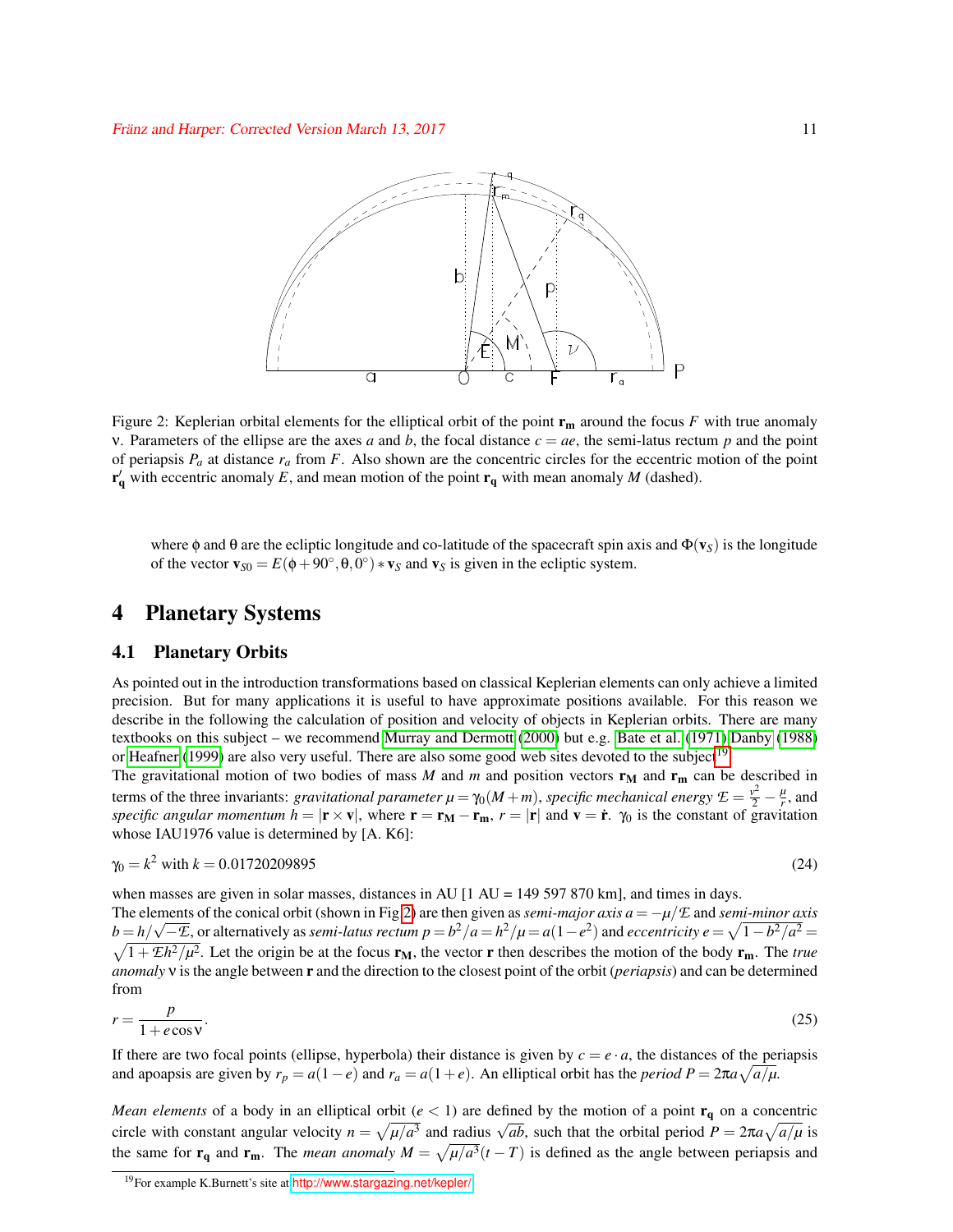

<span id="page-11-0"></span>Figure 3: Orientation of a Keplerian orbit of the point  $r_m$  around the focus O with respect to the ecliptic plane. Symbols are given for the equinox  $\gamma$ , the ascending node  $\Omega$  and its longitude  $\Omega$ , the periapsis  $\mathbf{r}_p$  and its argument ω, the inclination *i*, and the true anomaly v. The perifocal system is denoted by  $(X', Y', Z')$ .

rq. Unfortunately there is no simple relation between *M* and the true anomaly ν. To construct a relation one introduces another auxiliary concentric circle with radius *a* and defines  $\mathbf{r}'_q$  as the point on that circle which has the same perifocal x-coordinate as  $r_m$ . The *eccentric anomaly E* is the angular distance between  $r'_q$  and the periapsis measured from the centre and is related to the mean and true anomalies by the set of equations:

<span id="page-11-1"></span>
$$
M = E - e \sin E \qquad (Kepler equation)
$$
 (26)

$$
\cos \nu = \frac{e - \cos E}{e \cos E - 1} \qquad \cos E = \frac{e + \cos \nu}{1 + e \cos \nu} = \frac{r}{p} (e + \cos \nu) \qquad r = a(1 - e \cos E) \tag{27}
$$

Thus, if the orbital position is given as an expansion in  $t_0$  of the *mean longitude*  $\lambda = \Omega + \omega + M$ , the *true longitude*  $\lambda_0 = \Omega + \omega + \nu$  can be found by an integration of the transcendental Kepler equation. In most cases a Newton-Raphson integration converges quickly (see [Danby](#page-22-18) [\(1988\)](#page-22-18) or [Herrick](#page-22-19) [\(1971\)](#page-22-19) for methods). For hyperbolic orbits  $(e > 1)$  one can as well define a mean anomaly  $M_h = \sqrt{\mu/|a|^3}(t - T)$  but this quantity has no direct angular interpretation. The *hyperbolic eccentric anomaly E<sup>h</sup>* is related to *M<sup>h</sup>* and the true anomaly ν by

$$
M_h = e \sinh E_h - E_h \qquad \cos \nu = \frac{e - \cosh E_h}{e \cosh E_h - 1} \qquad \cosh E_h = \frac{e + \cos \nu}{1 + e \cos \nu} \qquad r = a(1 - e \cosh E_h) \tag{28}
$$

The orientation of an orbit with respect to a reference plane (e.g. ecliptic) with origin at the orbital focus is defined by the *inclination i* of the orbital plane, the *longitude of the ascending node* Ω, and the *argument of periapsis* ω which is the angle between ascending node and periapsis  $\mathbf{r}_p$  (see Fig[.3\)](#page-11-0). The position of the body on the orbit can then be defined by its *time of periapsis passage T*, its true anomaly  $v_0$  at epoch  $t_0$ , or its true longitude  $\lambda_0 = \Omega + \omega + v_0$  at epoch  $t_0$ . The *perifocal coordinate system* has its X-axis from the focus to the periapsis, and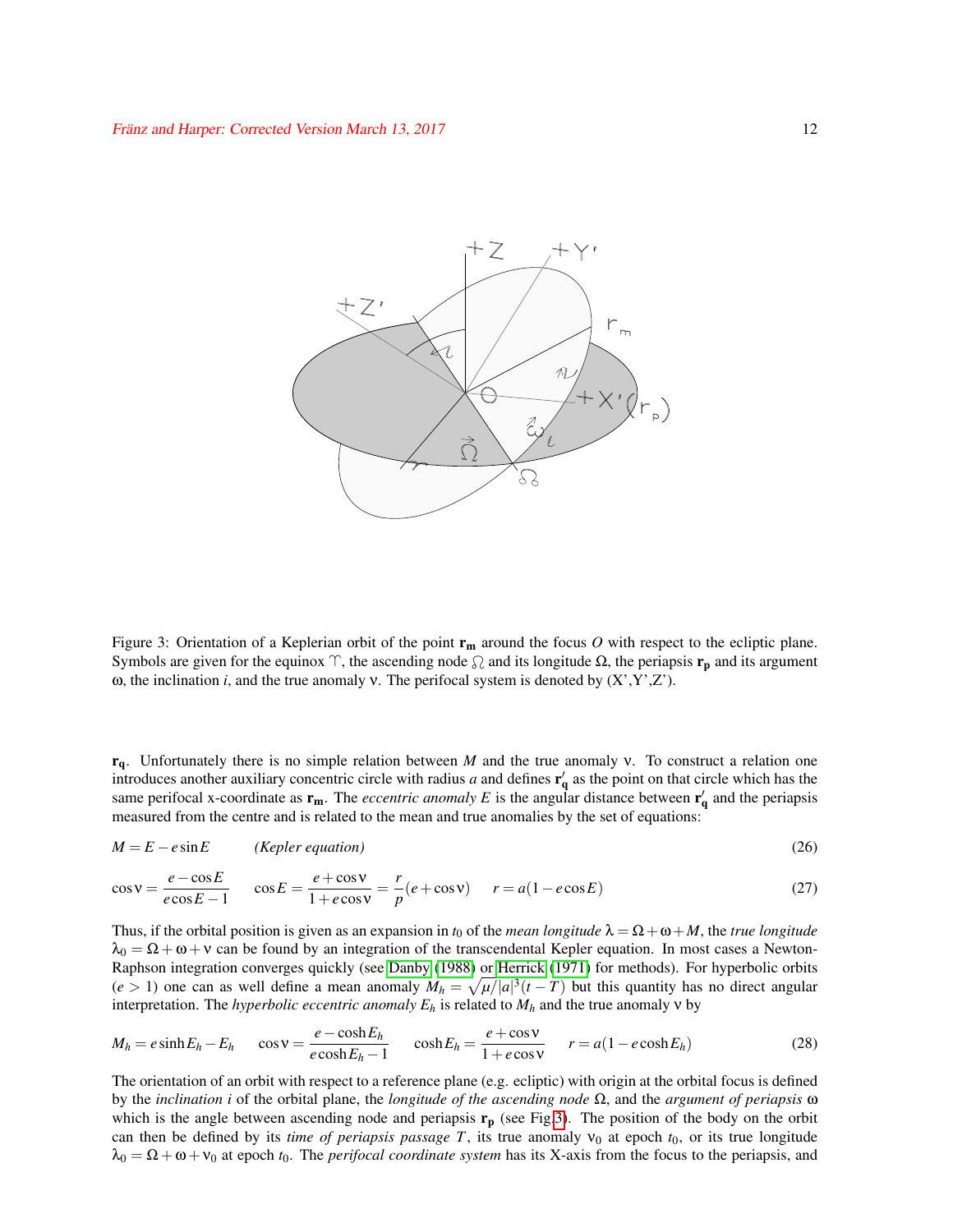<span id="page-12-0"></span>Table 4: Heliocentric mean orbital elements of the planets in  $HAE_{J2000}$  to a precision of 10<sup>-7</sup> or 1<sup>n</sup> for 1950-2050 after [Simon et al.](#page-23-3) [\(1994\)](#page-23-3). The elements are semi-major axis *a* [1 AU = 149 597 870 km], eccentricity *e*, mean longitude λ, longitude of periapsis  $\overline{\omega}$ , inclination *i*, and ascending node  $\Omega$ . The time parameter  $T_0$  is scaled in Julian centuries of 36525 days from J2000.0. EMB denotes the Earth-Moon barycentre. The first column  $\mu$  gives the IAU1976 mass ratio Sun/planet.

|               | $\mu$    | a[AU]                        | $e[10^{-7}]$               | $\lambda$ [ $\circ$ ]                         |
|---------------|----------|------------------------------|----------------------------|-----------------------------------------------|
| Mercury       | 6023600  | 0.38709831                   | $2056318 + 204T_0$         | 252.2509055+149472.6746358 $T_0$              |
| <b>Venus</b>  | 408523.5 | 0.72332982                   | $67719 - 478T_0$           | $181.9798009 + 58517.8156760T_0$              |
| <b>EMB</b>    | 328900.5 | 1.0000010                    | $167086 - 420T_0$          | $100.4664568+35999.3728565T_0$                |
| Mars          | 3098710  | 1.5236793                    | $934006 + 905T_0$          | $355.4329996+19140.2993039T_0$                |
| Jupiter       | 1047.355 | 5.2026032                    | $484979+1632T_0$           | 34.3515187+3034.9056606 <i>T</i> <sub>0</sub> |
| Saturn        | 3498.5   | 9.5549092                    | $555481 - 3466T_0$         | $50.0774443 + 1222.1138488T_0$                |
| <b>Uranus</b> | 22869    | 19.2184461                   | $463812 - 273T_0$          | 314.0550051+428.4669983To                     |
| Neptune       | 19314    | 30.1103869                   | $94557+60T_0$              | 304.3486655+218.4862002 $T_0$                 |
|               | $\varpi$ |                              |                            | $\Omega$ <sup>o</sup>                         |
| Mercury       |          | $77.4561190 + 0.1588643T_0$  | $7.0049863 - 0.0059516T_0$ | $48.3308930 - 0.1254227T_0$                   |
| <b>Venus</b>  |          | $131.5637030+0.0048746T_0$   | $3.3946619 - 0.0008568T_0$ | $76.6799202 - 0.2780134T_0$                   |
| <b>EMB</b>    |          | $102.9373481 + 0.3225654T_0$ | $0.0 + 0.0130548T_0$       | $174.8731758 - 0.2410908T_0$                  |
| <b>Mars</b>   |          | $336.0602340 + 0.4439016T_0$ | $1.8497265 - 0.0081477T_0$ | $49.5580932 - 0.2950250T_0$                   |
| Jupiter       |          | $14.3312069 + 0.2155209T_0$  | $1.3032670 - 0.0019877T_0$ | $100.4644070 + 0.1767232T_0$                  |
| Saturn        |          | $93.0572375 + 0.5665415T_0$  | $2.4888788 + 0.0025514T_0$ | $113.6655025 - 0.2566722T_0$                  |
| Uranus        |          | $173.0052911 + 0.0893212T_0$ | $0.7731969 - 0.0016869T_0$ | $74.0059570 + 0.0741431T_0$                   |
| Neptune       |          | $48.1202755+0.0291866T_0$    | $1.7699526 + 0.0002256T_0$ | $131.7840570 - 0.0061651T_0$                  |

its Z-axis right-handed perpendicular to the orbital plane in the sense of orbital motion. In this system the position and velocity vector are given by

<span id="page-12-1"></span>
$$
\mathbf{r} = r(\cos \mathbf{v}, \sin \mathbf{v}, 0) \qquad \mathbf{v} = \sqrt{\mu/p}(-\sin \mathbf{v}, e + \cos \mathbf{v}, 0). \tag{29}
$$

These might directly be expressed by the eccentric anomaly *E*:

$$
\mathbf{r} = a(\cos E - e, \sqrt{1 - e^2} \sin E, 0) \qquad \mathbf{v} = \frac{\sqrt{\mu/a}}{r} (-\sin E, \sqrt{1 - e^2} \cos E, 0)
$$
(30)

In the hyperbolic case replace cos by cosh and sin by sinh. The transformation from the reference system to the perifocal system is given by the Eulerian rotation  $E(\Omega, i, \omega)$  as defined in the Appendix. The ecliptic position of a planet is then given by  $\mathbf{r}_e = E(\Omega, i, \omega)\mathbf{r}$ .

#### 4.2 Planetary Positions

Tab[.4](#page-12-0) gives the 6 orbital elements *a*, *e*,λ,ϖ,*i*,Ω and their time development for the 7 major planets and the Earth-Moon barycentre (EMB), where  $\overline{\omega} = \Omega + \omega$  is the longitude of the periapsis. Values are reduced to a relative precision of 10<sup>-7</sup> from Tab.5.8 in [Simon et al.](#page-23-3) [\(1994\)](#page-23-3). This precision is sufficient for the calculation of planetary positions to the highest precision possible with a single set of mean elements for the period 1950-2050. The resulting precisions in relation to the DE200 ecliptic position are given in Tab[.5.](#page-13-2) The positions are calculated from the mean elements by determining the true anomaly from eqn[.26](#page-11-1) and applying eqns[.30.](#page-12-1) The last three columns of Tab[.5](#page-13-2) are not corrected for disturbances by Jupiter and Saturn, while these disturbances are included in the first four columns using Tab.6 of [Simon et al.](#page-23-3) [\(1994\)](#page-23-3). As one can see from Tab[.5](#page-13-2) it is – at least for the outer planets – recommendable to apply these corrections. To save space we do not give the numerical values in this paper but refer the reader to [Simon et al.](#page-23-3) [\(1994\)](#page-23-3) or to our web-page (cited above). The last row of Tab[.5](#page-13-2) gives the loss in precision when using mean elements (not solving eqn[.26\)](#page-11-1) instead of true elements for the EMB: mean and true position differ by up to  $2^{\circ}.7$ .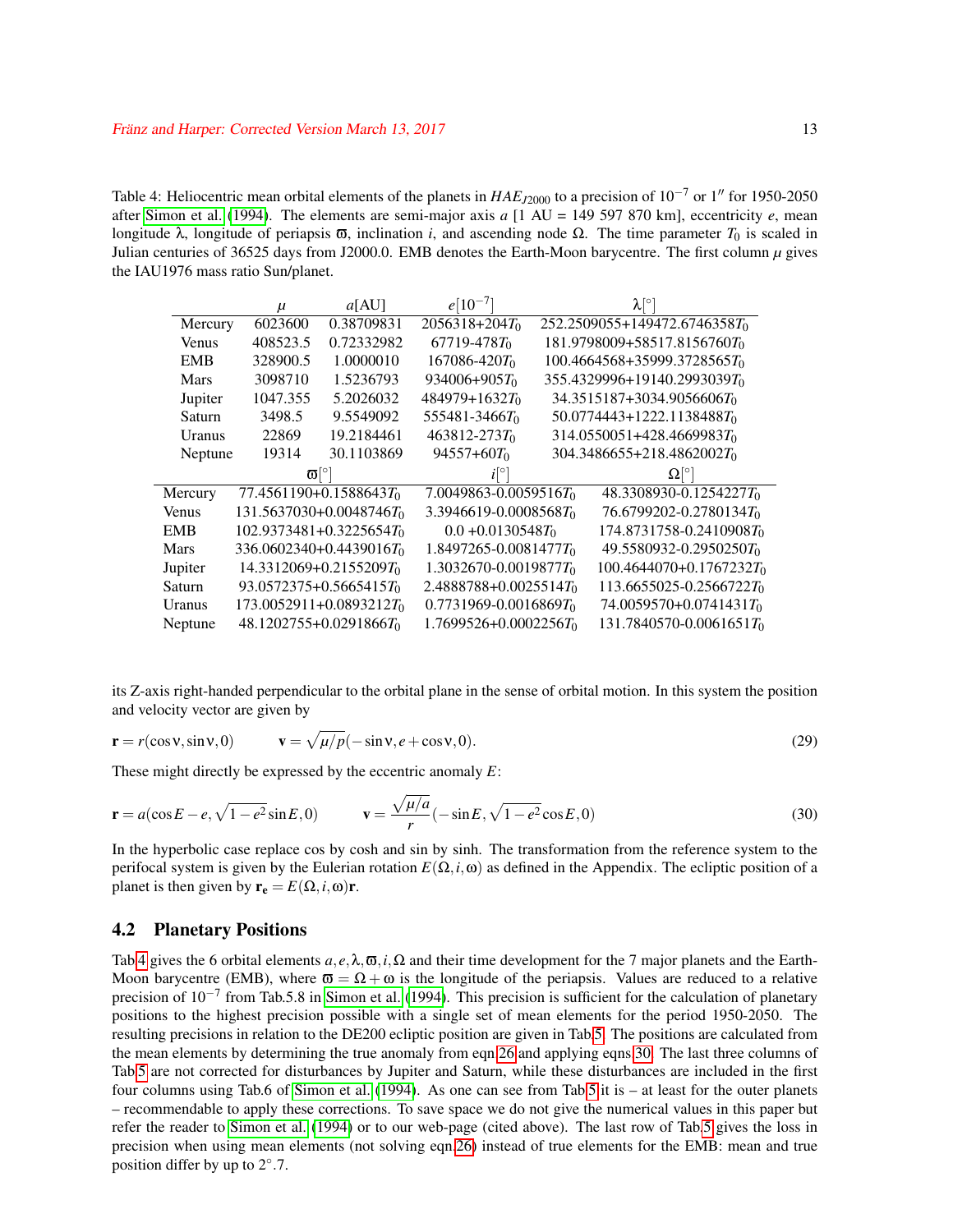<span id="page-13-2"></span>Table 5: Precision of planetary positions derived from orbital elements (Tab[.4\)](#page-12-0) for the period 1950-2060 compared to DE200 positions on the ecliptic of date. Maximal differences are given for heliocentric ecliptic latitude β, longitude λ, and distance *r* and orbital velocity *v*. Values 'With Disturbances' use the corrections given in Tab.6 of [Simon et al.](#page-23-3) [\(1994\)](#page-23-3).

|                         | With Disturbances  |                                                                             |      | <b>Without Disturbances</b> |     |                                  |                     |
|-------------------------|--------------------|-----------------------------------------------------------------------------|------|-----------------------------|-----|----------------------------------|---------------------|
|                         | $\delta\beta$ [''] | $\delta\lambda$ <sup>[//</sup> ]<br>$\delta r$ [1000km]<br>$\delta v$ [m/s] |      |                             |     | $\delta\lambda$ <sup>[''</sup> ] | $\delta r$ [1000km] |
| Mercury                 | 0.8                | 6.0                                                                         | 0.51 | 1.2                         | 3.2 | 26                               | 1.6                 |
| Venus                   | 0.9                | 5.5                                                                         | 1.0  | 1.8                         | 1.6 | 28                               | 5.0                 |
| <b>EMB</b>              | 0.6                | 7.6                                                                         | 1.2  | 1.9                         | 0.6 | 29                               | 7.0                 |
| <b>Mars</b>             | 1.0                | 26                                                                          | 8.1  | 4.5                         | 4.3 | 160                              | 39                  |
| Jupiter                 | 5.5                | 46                                                                          | 71   | 15                          | 20  | 830                              | 990                 |
| Saturn                  | 14                 | 81                                                                          | 170  | 37                          | 62  | 2100                             | 6700                |
| Uranus                  | 4.9                | 86                                                                          | 510  | 27                          | 44  | 3600                             | 8800                |
| Neptune                 | 1.7                | 10                                                                          | 170  | 22                          | 69  | 2400                             | 11000               |
| Earth                   | 1.0                | 7.9                                                                         | 1.8  | 3.6                         | 1.1 | 29                               | 7.2                 |
| Moon                    | 51                 | 64                                                                          | 62   | 180                         | 51  | 84                               | 67                  |
| Earth <sub>approx</sub> | 1.1                | 16                                                                          | 8.6  | 260                         | 1.1 | 34                               | 8.6                 |
| Earth-EMB               | 1.1                | 14                                                                          | 5.8  | 14                          | 1.1 | 29                               | 7.2                 |
| $EMB_{mean}$            | 1.1                | 6900                                                                        | 2500 |                             |     |                                  |                     |

#### <span id="page-13-1"></span>4.2.1 Position of Earth and Moon

Tab[.5](#page-13-2) gives also ecliptic positions of Earth and Moon. DE200 and VSOP87 give only the heliocentric position  $r_{EMB}$  of the EMB. DE200 gives in addition the geocentric position  $r_{SM}$  of the Moon. If both values are given the position of the Earth  $r_E$  can be calculated exactly (within the IAU1976 system) using the mass ratio Moon/Earth of  $\mu_M = 0.01230002[A$ . K6] (or its respective value used for the ephemeris) by:

$$
\mathbf{r}_{\mathbf{E}} = \mathbf{r}_{\mathbf{EMB}} - \mathbf{r}_{\mathbf{gM}} \frac{\mu_M}{1 + \mu_M} \tag{31}
$$

<span id="page-13-3"></span>The velocity vector has the same transformation. For the VSOP87 system we apply following formula by J.L.Simon [personal communication] describing the rotation of the Earth around the EMB:

$$
\lambda_E = \lambda_{EMB} + 6''.468 \sin D \qquad \qquad r_E = r_{EMB} + 4613 \cos D[\text{km}], \tag{32}
$$

where *D* is the *Delauney argument* from eqn.3.5 in [Simon et al.](#page-23-3) [\(1994\)](#page-23-3):

$$
D = 297^{\circ}.8502 + P \cdot T_0,\tag{33}
$$

where the rotation period is  $P = 445267^{\circ}.11$ /century. The Earth velocity vector  $v_E$  can be calculated by

$$
\mathbf{v_E} = \mathbf{v_{EMB}} + \Omega_E \times \mathbf{r_D},\tag{34}
$$

where  $\mathbf{r_D} = \mathbf{r_E} - \mathbf{r_{EMB}}$  and the ecliptic angular velocity vector is given by  $\Omega_E = 2\pi/P \cdot (0,0,1)$ . If only  $r_{EMB}$  and  $r_E$  are given the ecliptic position and velocity of the Moon can then be calculated by

$$
\mathbf{r}_{\mathbf{M}} = ((1 + \mu_M)\mathbf{r}_{\mathbf{EMB}} - \mathbf{r}_{\mathbf{E}})/\mu_M. \tag{35}
$$

But the precision of the resulting lunar velocity is rather low (190 m/s). Neglecting the difference between  $r_{EMB}$ and  $r_E$  increases the total error in the Earth position to  $14^{\prime\prime}$  (Earth-EMB in Tab[.5\)](#page-13-2).

<span id="page-13-0"></span>For slightly lower precision without solving the Kepler equation [\(26\)](#page-11-1) the geometric ecliptic longitude of the Earth can be calculated by the approximation given for the Solar longitude in [A. C24]:

$$
\lambda_{geo} = \lambda_{mean} + 1^{\circ}.915 \sin g + 0^{\circ}.020 \sin 2g \qquad r_{geo} = 1.00014 - 0.01671 \cos g - 0.00014 \cos 2g[\text{AU}], \tag{36}
$$

where  $\lambda_{mean}$  and the mean anomaly  $g = \lambda_{mean} - \overline{\omega}$  for the EMB can be taken from Tab[.4.](#page-12-0) This approximation has also been used by [Hapgood](#page-22-0) [\(1992\)](#page-22-0). The respective precision is  $34''$  (Earth<sub>approx</sub> in Tab[.5\)](#page-13-2).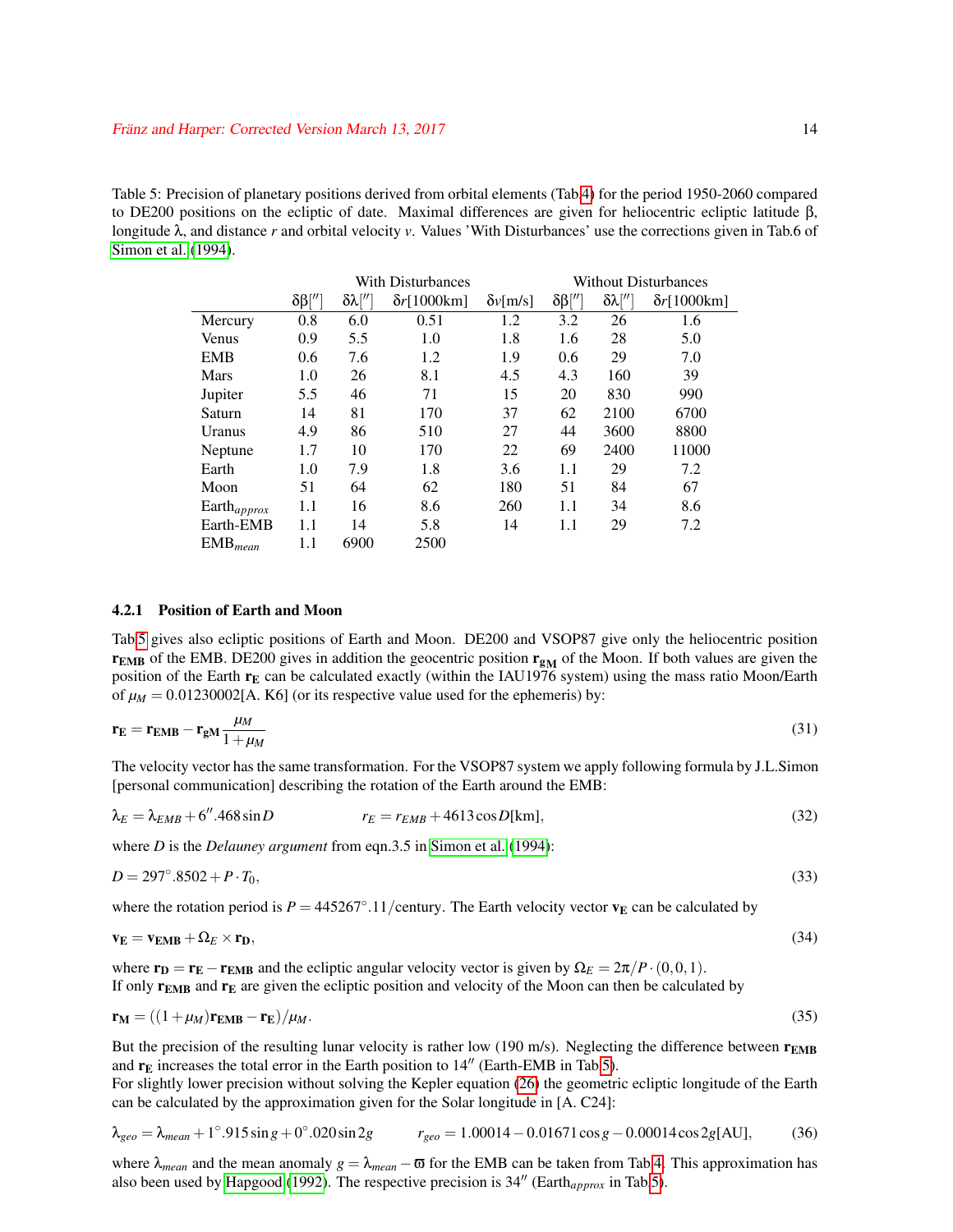<span id="page-14-1"></span>Table 6: Physical Ephemeris of the Planets *GEI*<sub>*J*2000</sub>[*S*. Table 15.7, *A*. E87]:  $(\alpha_0, \delta_0)$  is the position of the North pole in  $GEI_{J2000}$ ,  $(\dot{\alpha}, \dot{\delta})$  its change per Julian century *T*,  $W_0$  is the position of the prime meridian at  $GEI_{J2000}$ ,  $\dot{W}$ its change per day

| Name         | $\alpha_0$ <sup>[o]</sup> | $\dot{\alpha} [^{\circ}/T]$ | $\delta_0$ [°] | $\dot{\delta}$ <sup>o</sup> /T | $W_0[^{\circ}]$ | $\dot{W}[^{\circ}/d]$      |
|--------------|---------------------------|-----------------------------|----------------|--------------------------------|-----------------|----------------------------|
| Sun          | 286.13                    |                             | 63.87          |                                | 84.10           | $+14.1844000$              |
| Mercury      | 281.01                    | $-0.003$                    | 61.45          | $-0.005$                       | 329.71          | $+6.1385025$               |
| <b>Venus</b> | 272.72                    |                             | 67.15          |                                | 160.26          | $-1.4813596$               |
| Earth        | 0.00                      | $-0.641$                    | 90.00          | $-0.557$                       | 190.16          | +360.9856235               |
| <b>Mars</b>  | 317.681                   | $-0.108$                    | 52.886         | $-0.061$                       | 176.868         | +350.8919830               |
| Jupiter III  | 268.05                    | $-0.009$                    | 64.49          | $+0.003$                       | 284.95          | $+870.5360000$             |
| Saturn III   | 40.58                     | $-0.036$                    | 83.54          | $-0.004$                       | 38.90           | +810.7939024               |
| Uranus III   | 257.43                    |                             | $-15.10$       |                                | 203.81          | $-501.1600928$             |
| Neptune      | 299.36                    | $+0.70\sin N$               | 43.46          | $-0.51 \cos N$                 | 253.18          | $536.3128492 - 0.48\sin N$ |
| (where $N=$  | 359.28                    | $+54.308$                   |                |                                |                 |                            |
| Pluto        | 313.02                    |                             | 9.09           |                                | 236.77          | $-56.3623195$              |

#### <span id="page-14-0"></span>4.3 Planetocentric Systems

For solar system bodies the IAU differentiates between *planetocentric* and *planetographic* body-fixed coordinates : Planetocentric latitude refers to the equatorial plane and the polar axis, planetographic latitude is defined as the angle between equatorial plane and a vector through the point of interest that is normal to the biaxial ellipsoid reference surface of the body. Both latitudes are identical for a spherical body. Planetocentric longitude is measured eastwards (i.e. positive in the sense of rotation) from the prime meridian. Planetographic longitude of the subobservation point increases with time, i.e. to the west for prograde rotators and to the east for retrograde rotators. All systems defined in the following are planetocentric.

Table [6](#page-14-1) gives the orientation of the planetary rotation systems for all major planets at epoch *GEI*<sub>*J*2000</sub> and their change with time. These are defined by the equatorial attitude  $(\alpha, \delta)$  of the rotation axis and the *prime meridian angle w*<sub>0</sub>. Data are taken from [*S.* Table 15.7] which is identical to the table given by [Davies et al.](#page-22-20) [\(1996\)](#page-22-20). The ascending node right ascensions are given by  $\Omega = \alpha + 90^\circ$ . The respective transformation matrices are

$$
T(GE1_{J2000},PLA_{J2000}) = E(\alpha_0 + 90^\circ, 90^\circ - \delta_0, W_0)
$$
  
\n
$$
T(GE1_{J2000},PLA_D) = E(\alpha_0 + \dot{\alpha}T_0 + 90^\circ, 90^\circ - \delta_0 - \dot{\delta}T_0, W_0 + \dot{W}d_0)
$$
\n(37)

where  $d_0$  and  $T_0$  are defined in eqn[.1](#page-2-5) and [2.](#page-2-6)

#### 4.3.1 Jovian Systems

Since we have used different Jovian coordinate systems in previous work [\(Krupp et al., 1993\)](#page-22-21) we include a description of these systems. Most of these systems are discussed in [Dessler](#page-22-22) [\(1983\)](#page-22-22). The Jovian pole of rotation is defined by the values (α,δ) given for "Jupiter III" in Table[.6.](#page-14-1) The transformation from *GEIJ*<sup>2000</sup> can be calculated from

$$
T(GEI_{J2000}, JUP_X) = E(\alpha + 90^\circ, 90^\circ - \delta, w_0)
$$
\n(38)

where the *prime meridian angle*  $w_0$  is given in the following table. Note that longitudes are counted left-handed (clockwise) from the prime meridian in the following Jovian systems.

- System I *JUP<sup>I</sup>* , mean atmospheric equatorial rotation [*S.* Table 15.7]  $+Z$ -axis: Pole of rotation. p-angle:  $w_{0I} = 67^{\circ}.1 + 877^{\circ}.900d_0$
- System II *JUPII*, mean atmospheric polar rotation [*S.* Table 15.7] +Z-axis: Pole of rotation. p-angle:  $w_{0II} = 43°.3 + 870°.270d_0$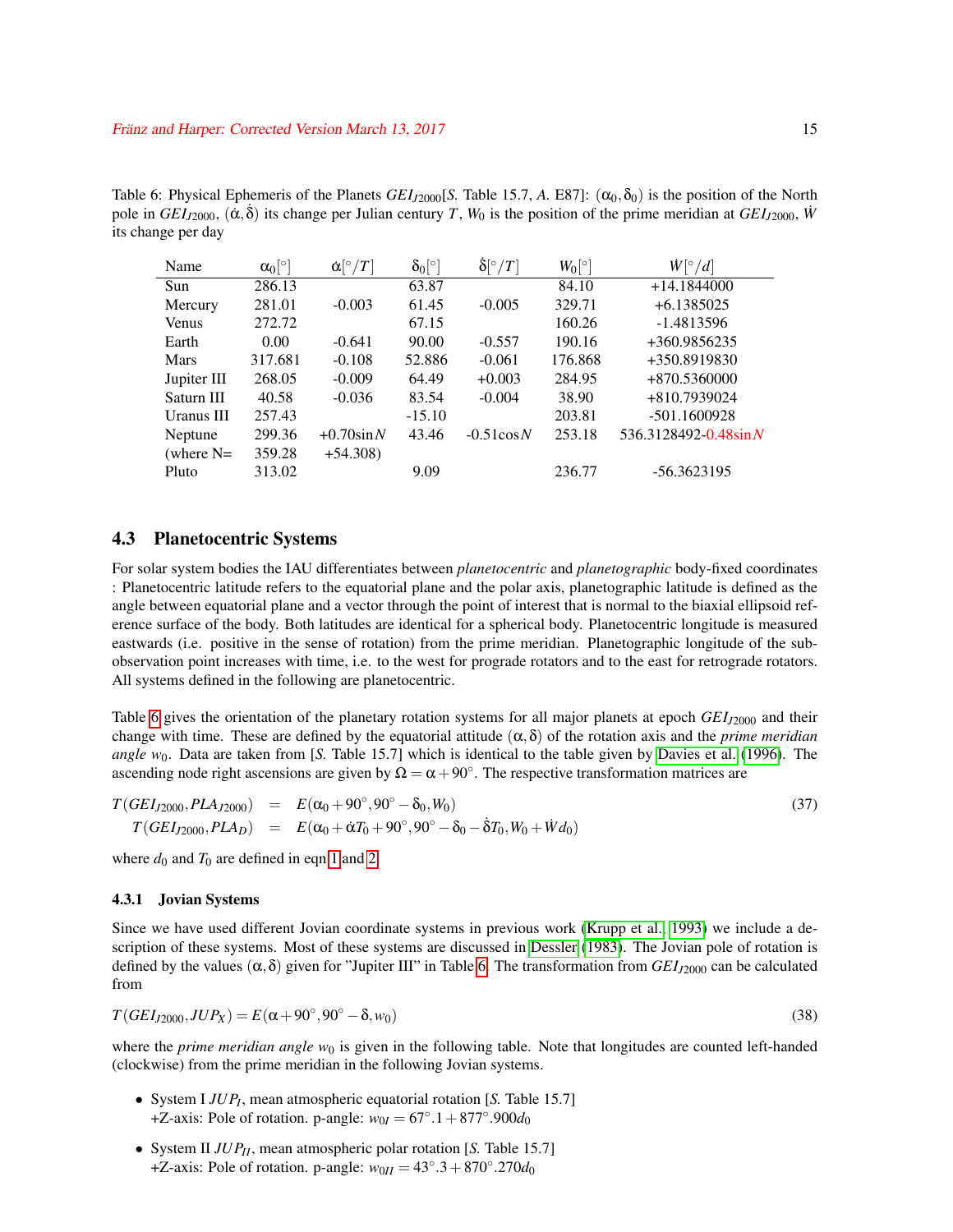#### Franz and Harper: Corrected Version March 13, 2017 ¨ 16

• System III *JUPIII*, magnetospheric rotation [*S.* Table 15.7] +Z-axis: Pole of rotation. p-angle:  $w_{0III} = 284°.95 + 870°.536d_0$ Transform:  $T(GEI_{J2000}, JUP_{III}) = E(\alpha + 90^{\circ}, 90^{\circ} - \delta, w_{0III})$ 

This is the 1965 definition of System III, the Pioneer missions used the 1957 definition:

 $w_{01957} = w_{0III} + 106°.31209 + 0.0083169d_0$ 

which can be calculated from eqn.7c in [Seidelmann and Divine](#page-23-12) [\(1977\)](#page-23-12) and was originally defined by the magnetospheric rotation period.

- System III fix Sun Line +Z-axis: Pole of rotation. +Y-axis: cross-product of +Z-axis and vector (Jupiter-Sun)
- Magnetic Dipole System *JUP*<sup>D</sup> [\(Dessler, 1983\)](#page-22-22) +Z-axis: dipole axis defined by its System III latitude and longitude:

 $lat_D = (90^\circ - 9^\circ)$  $\lambda_D = 200^\circ$ 

+X-axis: intersection of System III prime meridian and magnetic equator. Transform:  $T(JUP_{III},JUP_D) = E(\lambda_D + 90^\circ, 9^\circ.8, -\lambda_D - 90^\circ)$  (approximately).

- Centrifugal System *JUP<sub>C</sub>*[\(Dessler, 1983\)](#page-22-22) +Z-axis: centrifugal axis defined by its System III latitude and longitude:  $lat_C = (90^\circ - 7^\circ)$  $\lambda_C = 200^\circ$ +X-axis: intersection of System III prime meridian and centrifugal equator. Transform:  $T(JUP_{III},JUP_C) = E(\lambda_C + 90^\circ, 7^\circ.0, -\lambda_C - 90^\circ)$  (approximately).
- Magnetic Dipole System fix Sun line +Z-axis: dipole axis. +Y-axis: cross-product of +Z-axis and vector (Jupiter-Sun)
- Magnetic Dipole *r*θφ System  $+X$ -axis: vector (Jupiter-S/C)  $+Z$ -axis: (dipole axis) $\times$  $+X$ -axis This system depends on the S/C-position.

## 5 Spacecraft Elements

To determine approximate positions of spacecraft relative to each other or to planets without using positional data files it is useful to have orbital elements of spacecraft in Keplerian orbits. This excludes most near Earth missions since their orbits are not Keplerian. In Tab[.7](#page-16-0) we list orbital elements for most major interplanetary missions. We have fitted these elements to trajectory data provided by  $NSSDC<sup>20</sup>$  $NSSDC<sup>20</sup>$  $NSSDC<sup>20</sup>$ . Not much accuracy is claimed by NSSDC for the propagated trajectories of any heliospheric spacecraft. But random cross-comparison with published papers had revealed mismatches of  $< 0^{\circ}.1$  in angles or  $< 1\%$  in radial distanceHEE (R.Parthasarathy, personal communication). We used the vector method given in ch.2 of [Bate et al.](#page-22-17) [\(1971\)](#page-22-17) to calculate initial values for the elements which we then fitted to achieve the smallest maximal deviation from the position data. The deviations are listed in the last three columns of Tab[.7.](#page-16-0) The spatial resolution of the NSSDC position data is only 0.1 ◦ and the temporal resolution 1 day. This results in a poor precision of the orbital elements at perihelion specifically for the Helios mission where the spacecraft moves 8°/day. For this reason we re-calculated the Helios orbits by integration from cartesian state vectors provided by JPL and then fitted elements to the re-calculated orbits. See also the JPL Voyager home page<sup>[21](#page-15-1)</sup> for more Voyager orbital elements, and the ESA Ulysses home page[22](#page-15-2)for a discussion of Ulysses orbital elements.

<span id="page-15-0"></span><sup>20</sup>NSSDC at <https://sscweb.gsfc.nasa.gov/>

<span id="page-15-1"></span><sup>21</sup>Voyager at <http://voyager.jpl.nasa.gov/science/hyperbolic.html>

<span id="page-15-2"></span><sup>22</sup>Ulysses at <https://www.cosmos.esa.int/web/ulysses/orbital-elements>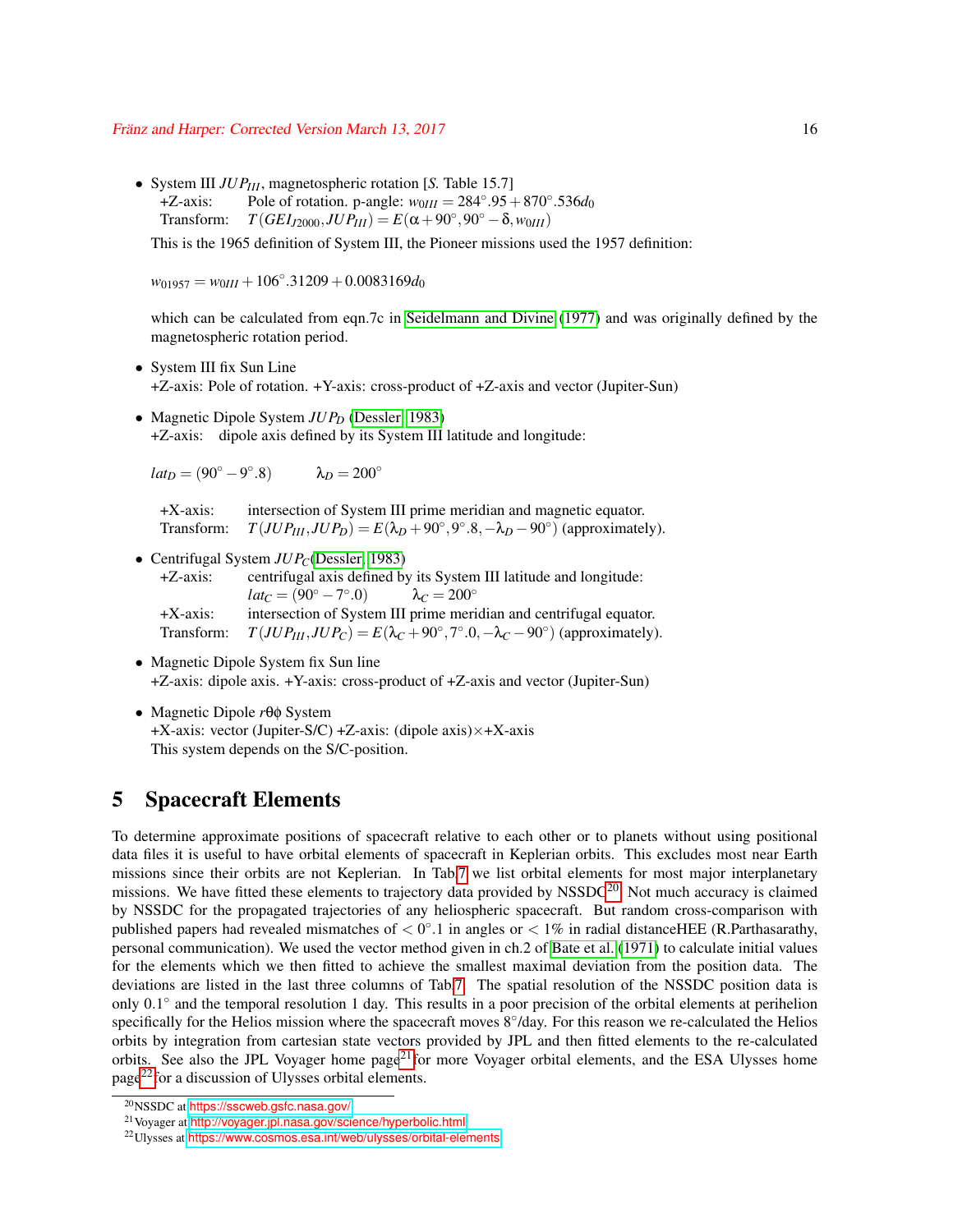| <b>Mission</b>        | Period        | a[AU]     | e      | $\lambda[^{\circ}]$   | $\overline{\omega}$ [°] | $i^{\circ}$ | $\Omega$ [ $^{\circ}$ ] | $\Delta r[AU]$ | Δφ[°] | $\Delta\theta$ [ $^{\circ}$ ] |
|-----------------------|---------------|-----------|--------|-----------------------|-------------------------|-------------|-------------------------|----------------|-------|-------------------------------|
| Galileo               | 1990.4-1990.9 | 0.982     | 0.298  | $195.36 + 366.670y_0$ | 182.17                  | 3.39        | 76.51                   | 0.014          | 1.2   | 0.10                          |
| Galileo               | 1991.2-1992.8 | 1.572     | 0.439  | $304.32 + 181.146y_0$ | $-240.47$               | 4.57        | -103.37                 | 0.036          | 0.7   | 0.09                          |
| Galileo               | 1993.8-1996.0 | 3.113     | 0.700  | $180.16 + 64.938y_0$  | $-277.61$               | 1.68        | -105.39                 | 0.014          | 0.8   | 0.09                          |
| Helios1               | 1977.0-1986.0 | 0.6472    | 0.5216 | $126.77 + 691.475v_0$ | $-101.84$               | 0.004       | 70.18                   | 0.001          | 0.39  | 0.016                         |
| Helios <sub>2</sub>   | 1977.0-1981.0 | 0.6374    | 0.5436 | $147.76 + 707.453y_0$ | 294.58                  | 0.024       | 121.85                  | 0.002          | 0.89  | 0.004                         |
| Pioneer <sub>10</sub> | 1972.4-1973.9 | 3.438     | 0.715  | $291.99 + 56.479y_0$  | 160.02                  | 2.08        | $-17.06$                | 0.019          | 0.18  | 0.07                          |
| Pioneer <sub>10</sub> | 1974.3-2005.0 | $-6.942$  | 1.727  | $111.81 + 19.700y_0$  | $-42.02$                | 3.14        | $-28.57$                | 0.019          | 0.02  | 0.007                         |
| Pioneer <sub>11</sub> | 1973.5-1974.8 | 3.508     | 0.7166 | $220.69 + 54.797y_0$  | 195.46                  | 3.05        | 16.64                   | 0.013          | 0.10  | 0.06                          |
| Pioneer <sub>11</sub> | 1975.0-1979.6 | 16.729    | 0.7767 | $180.91 + 5.264y_0$   | 55.05                   | 15.29       | $-5.24$                 | 0.012          | 0.25  | 0.20                          |
| Pioneer <sub>11</sub> | 1979.7-2000.0 | $-8.059$  | 2.161  | $127.99 + 15.668y_0$  | 173.21                  | 16.63       | 160.40                  | 0.06           | 0.23  | 0.12                          |
| <b>Ulysses</b>        | 1991.1-1992.1 | 9.035     | 0.8905 | $143.48 + 13.272y_0$  | 21.13                   | 1.99        | 13.57                   | 0.014          | 0.07  | 0.06                          |
| <b>Ulysses</b>        | 1992.2-2005.0 | 3.375     | 0.6032 | $256.31 + 58.073y_0$  | $-22.93$                | 79.15       | $-21.85$                | 0.007          | 0.92  | 0.50                          |
| Voyager1              | 1978.0-1979.1 | 5.020     | 0.8009 | $332.66 + 31.820y_0$  | $-17.71$                | 0.93        | $-11.4$                 | 0.010          | 0.44  | 0.12                          |
| Voyager1              | 1979.2-1980.8 | $-4.109$  | 2.258  | $302.05 + 43.088y_0$  | 112.12                  | 2.46        | 113.23                  | 0.010          | 0.23  | 0.06                          |
| Voyager1              | 1980.9-2005.0 | $-3.203$  | 3.742  | $332.47 + 62.642y_0$  | 157.35                  | 35.71       | 178.95                  | 0.034          | 0.10  | 0.11                          |
| Voyager <sub>2</sub>  | 1977.9-1979.4 | 3.624     | 0.7244 | $65.98 + 52.225y_0$   | $-20.65$                | 0.84        | $-33.03$                | 0.013          | 0.13  | 0.06                          |
| Voyager <sub>2</sub>  | 1979.6-1981.6 | $-17.345$ | 1.2905 | $216.12 + 5.000y_0$   | 110.80                  | 2.58        | 120.05                  | 0.017          | 0.10  | 0.06                          |
| Voyager <sub>2</sub>  | 1981.7-1986.0 | $-3.913$  | 3.4537 | $324.52 + 46.379y_0$  | 189.87                  | 2.66        | 77.65                   | 0.017          | 0.12  | 0.05                          |
| Voyager2              | 1986.1-1989.3 | $-2.902$  | 6.0618 | $7.18 + 72.400y_0$    | $-144.23$               | 2.81        | $-98.07$                | 0.034          | 0.12  | 0.12                          |
| Voyager <sub>2</sub>  | 1990.7-2000.0 | $-4.021$  | 6.2853 | $256.56 + 44.661v_0$  | 231.66                  | 78.92       | 101.65                  | 0.045          | 0.13  | 0.10                          |

<span id="page-16-0"></span>Table 7: Heliocentric mean orbital elements of major interplanetary spacecraft in *HAEJ*<sup>2000</sup> fitted to data provided by NSSDC. The elements are semi-major axis *a*, eccentricity *e*, mean longitude λ, longitude of periapsis ϖ, inclination *i*, and ascending node  $\Omega$ . The time parameter  $y_0$  is scaled in Julian years of 365.25 days from J2000.0, periods are given in decimal Julian years from J2000.0+2000.0. The last three columns contain the precision of positions determined from the elements relative to NSSDC position data: Maximal difference in HAE distance, longitude and latitude over the period given.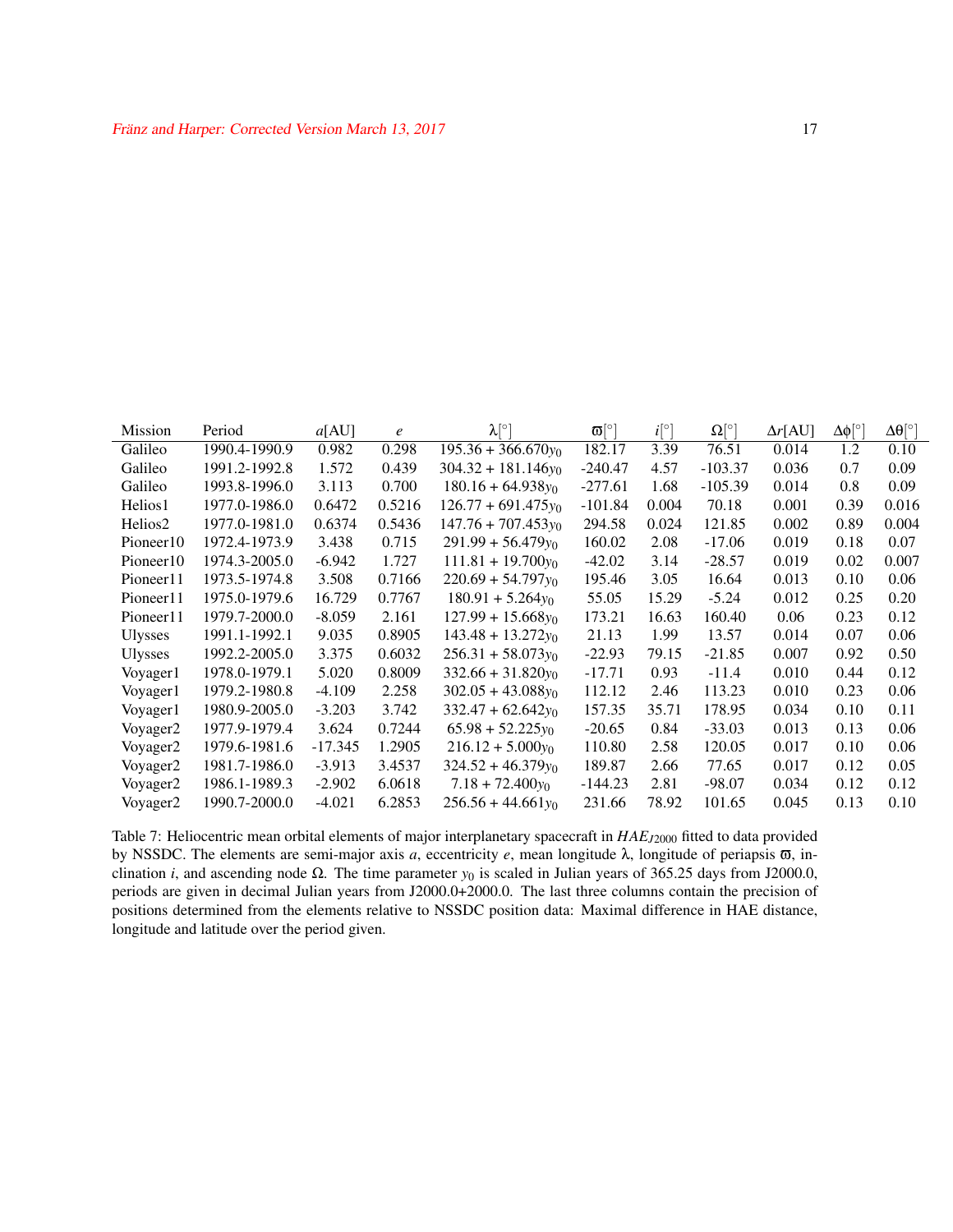

<span id="page-17-0"></span>Figure 4: Eulerian Rotation  $E(\Omega, \Theta, \Phi)$  (after [Madelung](#page-23-13) [\(1964\)](#page-23-13)): the transformation between system  $S(X, Y, Z)$ and system  $S'(X', Y', Z')$  can be expressed by the three right-handed principal rotations:  $1. < \Omega, Z >$  around the *Z*-axis towards the ascending node  $\Omega$ ,  $2 \times \vartheta$ ,  $X >$  around the ascending node axis,  $3 \times \varphi$ ,  $Z >$  around the *Z'*-axis towards the  $+X'$ -axis.

## 6 Summary

We have collected formulae relevant for the transformation between planetocentric and heliocentric coordinate systems and determined the precision of these transformations for the period 1950-2060, most relevant for space science. We give a very short but complete description of orbit determination from Keplerian orbital elements. With the simple set of formulae given in this paper (and adapted from [Simon et al.](#page-23-3) [\(1994\)](#page-23-3)) the positions of the inner planets can be determined to  $160''$  though for the Earth this precision can be increased to  $29''$ . Adding disturbance terms from [Simon et al.](#page-23-3) [\(1994\)](#page-23-3) increases the precision to  $8$ <sup>n</sup>. This sets the limits for the precision to be achieved by a single set of Keplerian elements. For higher precision the installation of an integrated ephemeris is recommended.

We also determined Keplerian orbital elements for major interplanetary spacecraft within the precision limits given by the NSSDC data source. These allow quick approximate calculations of spacecraft positions and also allow to cross check existing position data sets. Formulae given in this paper can easily be implemented in software. Programs used in preparation of this paper have been written in the IDL language and are available from our website  $^{23}$  $^{23}$  $^{23}$ .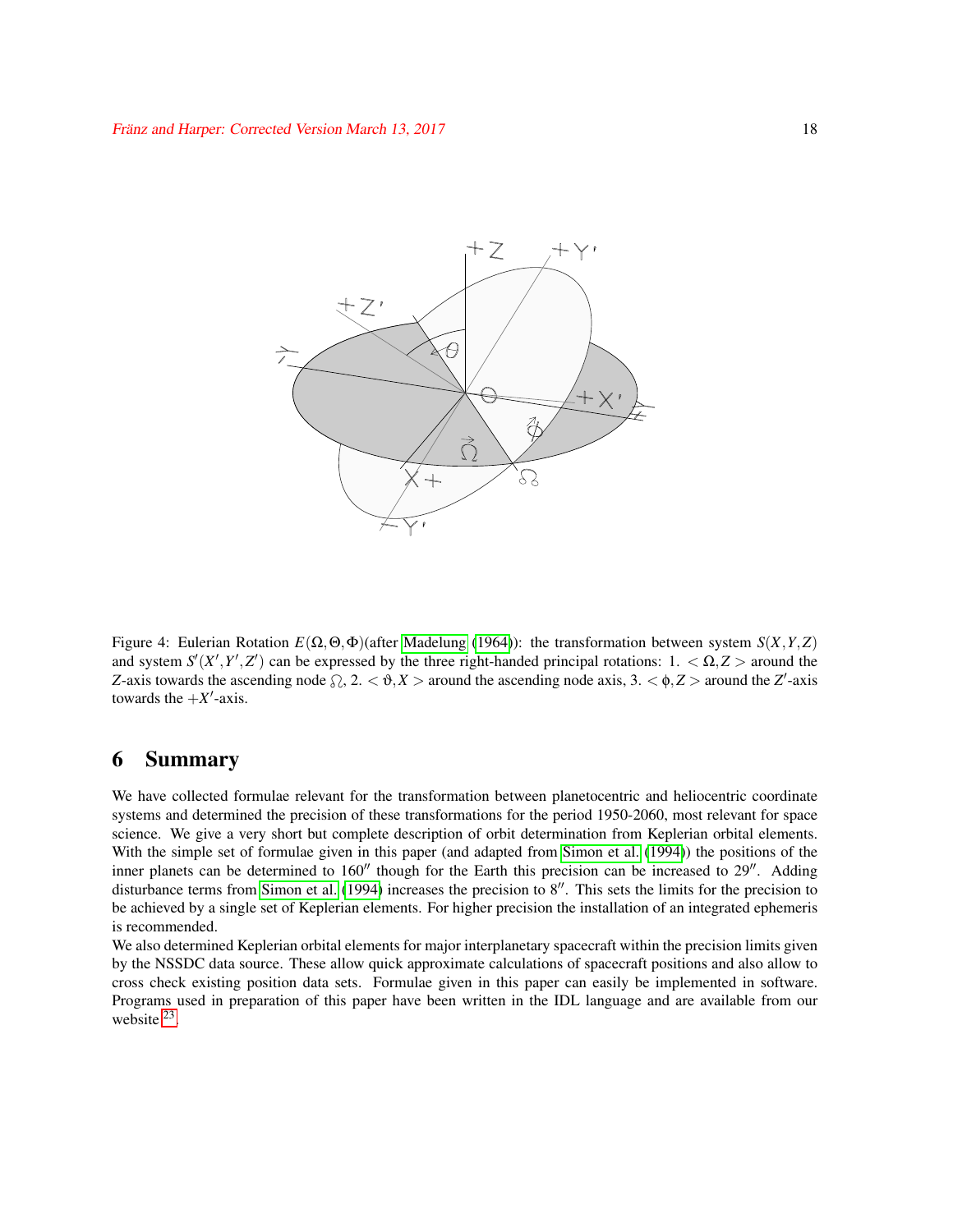## A Appendix

#### A.1 Eulerian Rotation

In this paper we describe transformations between cartesian coordinate systems in Euclidean space. Let system S be defined by the orthonormal right-handed basis vectors  $X, Y, Z$  and system  $S'$  by the orthonormal right-handed basis vectors  $X', Y', Z'$  with a common origin *O*. The position of system  $S'$  in system  $S$  is then defined by the angular coordinates of its pole  $(Z' = (\theta, \Psi = \Omega - 90^{\circ}))$  and the prime meridian angle  $\phi$  (see Fig[.4\)](#page-17-0) which is the angular distance between *prime meridian*  $X'$  and *ascending node*  $\Omega$ . The Eulerian transformation matrix from *S* to  $S'$  is then defined by [\(Madelung, 1964\)](#page-23-13):

$$
E(\Omega,\theta,\phi) = \begin{pmatrix} \cos\phi\cos\Omega - \sin\phi\sin\Omega\cos\theta & \cos\phi\sin\Omega + \sin\phi\cos\Omega\cos\theta & \sin\phi\sin\theta \\ -\sin\phi\cos\Omega - \cos\phi\sin\Omega\cos\theta & -\sin\phi\sin\Omega + \cos\phi\cos\Omega\cos\theta & \cos\phi\sin\theta \\ \sin\Omega\sin\theta & -\cos\Omega\sin\theta & \cos\theta \end{pmatrix}
$$
(39)

Such that a vector **v** given in *S* has coordinates  $\mathbf{v}' = E * \mathbf{v}$  in *S'*. This corresponds to three principal rotations:

$$
E = R_3(\phi) * R_1(\theta) * R_3(\Omega) = \langle \phi, Z \rangle * \langle \phi, X \rangle * \langle \Omega, Z \rangle \tag{40}
$$

in the notation of [Hapgood](#page-22-0) [\(1992\)](#page-22-0) where '\*' denotes matrix multiplication. The three principal rotations are on the other hand given by

$$
R_1(\zeta) = \langle \zeta, X \rangle = E(0, \zeta, 0) \qquad R_2(\zeta) = \langle \zeta, Y \rangle = E(90^\circ, \zeta, -90^\circ) \qquad R_3(\zeta) = \langle \zeta, Z \rangle = E(0, 0, \zeta). \tag{41}
$$

Note that all rotation matrices are orthogonal, s.t.  $E^{-1} = E^{T}$  and transformations between all systems defined in this paper can easily be calculated by a series of matrix multiplications.

#### A.2 Velocity Transformations

While position and magnetic field vectors are independent of the relative motion of the coordinate system this is not true for other vectors for example for the solar wind velocity vector. Usually this vector is originally given in a spacecraft reference frame. For solar wind studies it is advisable to subtract the effect of the spacecraft motion relative to a heliocentric inertial system. If the spacecraft velocity vector is not provided together with the positional data the velocity can be calculated from the temporal derivative of the position time series. The velocity vector in the transformed system is generally given by

$$
\mathbf{v}' = \dot{E}\mathbf{r} + E\mathbf{v} - \mathbf{v_c},\tag{42}
$$

where  $v_c$  is the relative speed of the system origins and  $\dot{E}$  is the temporal derivative of the rotation matrix:

$$
\dot{E}(\Omega,\theta,\phi) = A * E\dot{\Omega} + B * E\dot{\theta} + E * A\dot{\phi}
$$
\n(43)

$$
A = R_3 R_3^T = \begin{pmatrix} 0 & 1 & 0 \\ -1 & 0 & 0 \\ 0 & 0 & 1 \end{pmatrix} \qquad B = R_3(\phi) R_1 R_1^T R_3^T(\phi) = \begin{pmatrix} \cos^2 \phi & \cos \phi \sin \phi & \sin \phi \\ -\cos \phi \sin \phi & -\sin^2 \phi & \cos \phi \\ \sin \phi & -\cos \phi & 0 \end{pmatrix}
$$

For the transformation into planetocentric systems  $\phi$  is the only angle changing rapidly such that  $\dot{E}(\Omega,\theta,\phi) \approx$  $E * A\dot{\phi}$ .

One of the most common transformations is the transformation from a heliocentric inertial system like *HAE*<sub>*D*</sub> to a geocentric rotating system like *GSE<sub>D</sub>*. Since  $\lambda_E \approx 1^\circ / day \approx 2 \cdot 10^{-7} rad/s$  the rotational part of the velocity transformation can be neglected for geocentric distances of less than  $5 \cdot 10^6$  km to keep an accuracy of  $\approx 1$ km/s. In that case the transformation reduces to the subtraction of the orbital velocity of the Earth which in the ecliptic system is given by

$$
\mathbf{v}_{\mathbf{E}HAE} = v_0 * (\cos(\lambda_{geo} + 90^\circ), \sin(\lambda_{geo} + 90^\circ), 0^\circ)
$$
\n
$$
\tag{44}
$$

where  $v_0 = 29.7859$  km/s is the mean orbital velocity of the Earth and  $\lambda_{\text{geo}}$  the Earth longitude defined in eqn[.36.](#page-13-0)

<span id="page-18-0"></span><sup>23</sup><http://www.space-plasma.qmul.ac.uk/heliocoords/>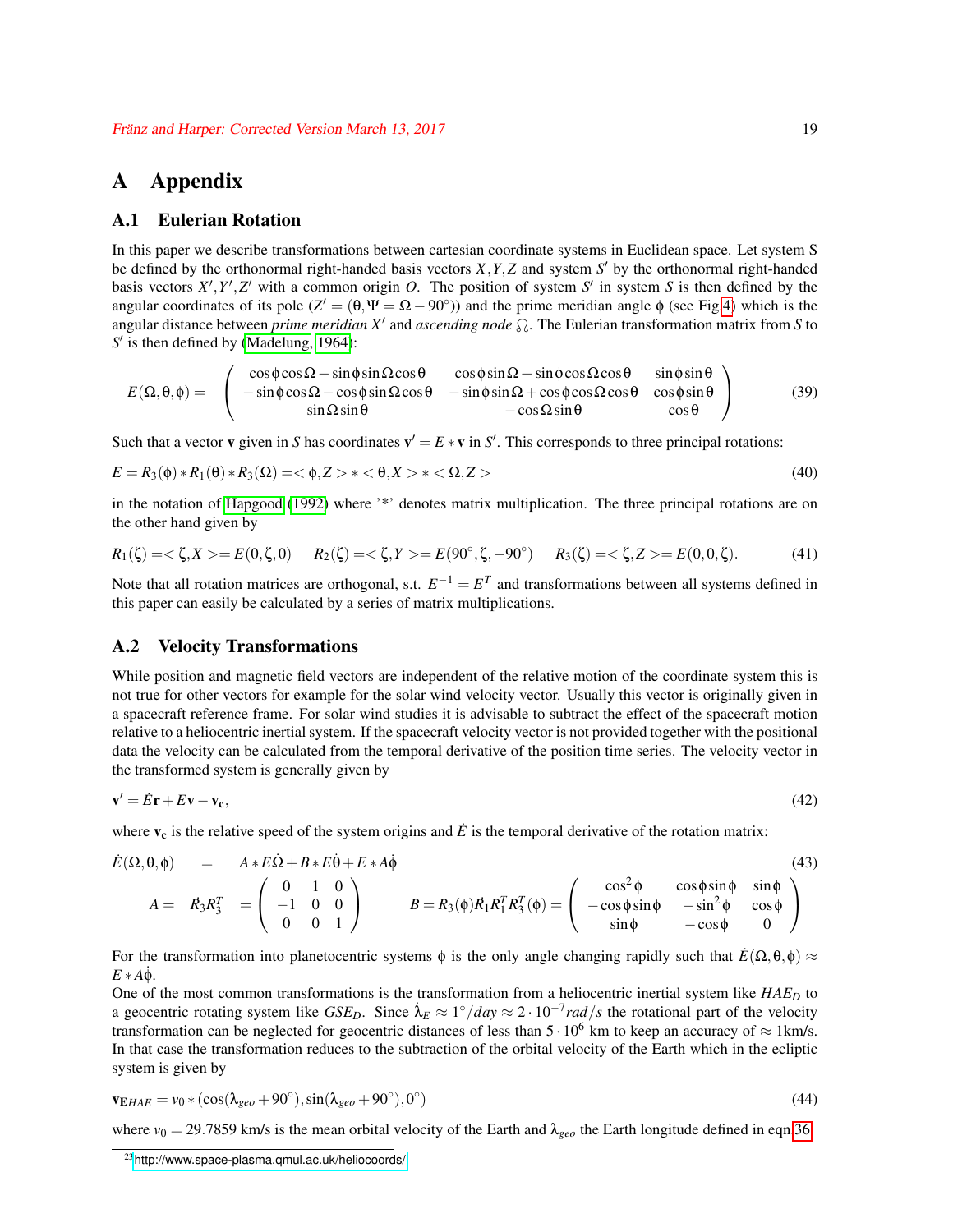<span id="page-19-1"></span>Table 8: Numerical example for a geocentric S/C position vector in different coordinate systems . Positions are in geocentric cartesian coordinates in units of Earth equatorial radii  $[R_E = 6378.14 \text{ km}]$  for the date Aug 28, 1996 16:46:00 TT.

| System               | $X[R_F]$   | $Y[R_{e}]$ | $Z[R_F]$   |
|----------------------|------------|------------|------------|
| $GEO\tau$            | 6.9027400  | -1.6362400 | 1.9166900  |
| $G E I_T$            | -5.7864335 | -4.1039357 | 1.9166900  |
| GEI <sub>D</sub>     | -5.7864918 | -4.1039136 | 1.9165612  |
| HAEn                 | -5.7864918 | -3.0028771 | 3.3908764  |
| $HAE_{I2000}$        | -5.7840451 | -3.0076174 | 3.3908496  |
| GEI <sub>I2000</sub> | -5.7840451 | -4.1082375 | 1.9146822  |
| HGC <sub>I2000</sub> | -5.4328785 | 4.1138243  | 2.7493786  |
| $HEE_D$              | -4.0378470 | -5.1182566 | 3.3908764  |
| $HEEO_D$             | -4.4132668 | -5.1924440 | 2.7496187  |
| HCD                  | -4.3379628 | 5.2555187  | 2.7496187  |
| $GSE_D$              | 4.0378470  | 5.1182566  | 3.3908764  |
| GSM <sub>D</sub>     | 4.0378470  | 6.0071917  | 1.2681645  |
| $SM_D$               | 3.3601371  | 6.0071917  | 2.5733108  |
| MAG <sub>D</sub>     | 3.3344557  | 6.0215108  | 2.5732497  |
| $HGRTN_F$            | 4.0360303  | 5.1931904  | -3.2771992 |

### <span id="page-19-0"></span>A.3 Light Aberration

For physical effects which depend not on the geometric relative position of two objects  $B_1$ ,  $B_2$  but on the apparent position of  $B_1$  relative to  $B_2$  one has to take light travel into account. The relativistic deflection of light by the Sun is only larger than 1<sup>n</sup> for angular distances from the Sun of less then  $0°5$  (see [S. Table 3.26.1]) and may be neglected for our purposes. The change in position during the light travel time (for example 20" between Sun and Earth) can be calculated by iteration by determining the geometric position at time  $t_1 = t_0 - R(t_0)/c$  where  $R(t_0)$  is the distance between  $B_1$  and  $B_2$  at  $t_0$  and  $c$  is the speed of light [S. 3.314-315]. The light aberration is caused by the relative speeds of the observer  $B_1$  to the light coming from object  $B_2$  and the aberrated position of  $B_2$  moving with relative speed **v** can be calculated by  $\mathbf{r}_2 = \mathbf{r}_{20} + R\mathbf{v}/c$  [S. 3.317].

### B Numerical Example

In the following we give a numerical example for the application of some formulas given in the paper for comparison with software implementations. As pointed out in the introduction all numerical values in this paper will be available through our website.

#### B.1 Position Transforms

Note that in the version of this paper published in Planetary&Space Science, 50, 217ff, the date taken for this example is erroneously given as Aug 28, 1996 16:46:00 UTC, not TT.

We assume that a spacecraft position is given in true geographic coordinates  $(GEO_T)$  on the date Aug 28, 1996 16:46:00 TT (JD 2450324.19861111). Numerical results are given in Tab[.8](#page-19-1) (We have chosen this date and position because software by M. Hapgood [personal communication] uses these values as a reference set.) The Julian century for this date is  $T_0 = -0.0334237204350195$  (eqn[.2\)](#page-2-6). In the following we apply the formulas of section [3.3.3.](#page-8-1) To convert from  $GEO_T$  to  $GEI_T$  we calculate  $\theta_{GMST} = 228^\circ.68095$  by eqn[.20.](#page-7-4) To convert from the true equator of date to the mean equator of date we have to apply the nutation matrix (eqn[.7\)](#page-3-2) with  $\varepsilon_{0D} = 23^{\circ}.439726, \Delta \psi = 0^{\circ}.0011126098, \Delta \varepsilon = -0^{\circ}.0024222837.$  Then we apply  $E(0, \varepsilon_{0D}, 0)$  to transform to the mean ecliptic of date (*HAED*), the precession matrix (eqn[.9\)](#page-3-3) to transform to the ecliptic of J2000 (*HAEJ*2000) and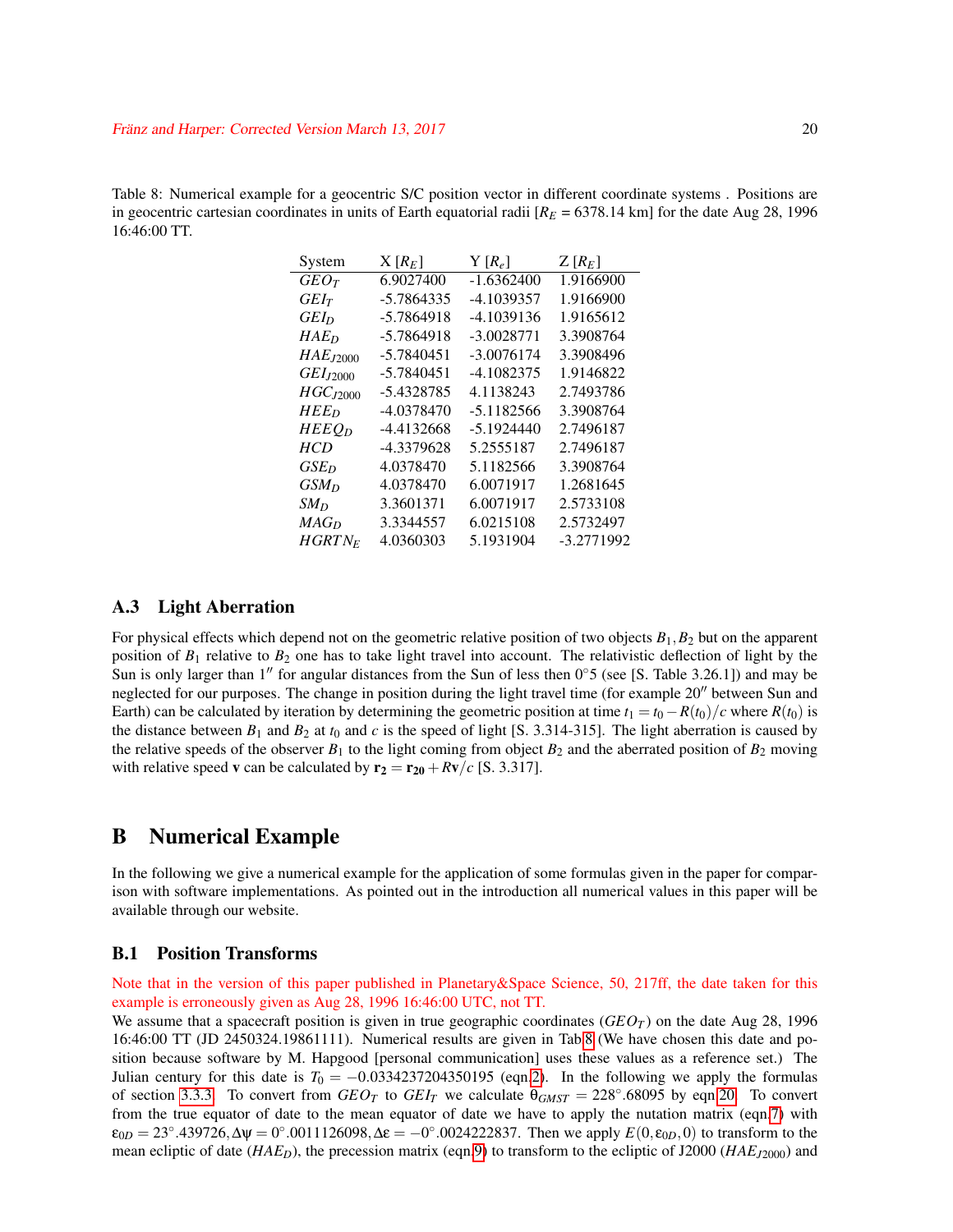| Vector                      | Source       | System        | Units | X              |                | Z              |
|-----------------------------|--------------|---------------|-------|----------------|----------------|----------------|
| ${\bf r}_{\text{U}N}$       | <b>NSSDC</b> | $GEI_{B1950}$ | km    | $-135927895.1$ | 126 880 660.0  | $-340567928.0$ |
| $vN$                        | <b>NSSDC</b> | $GEI_{B1950}$ | km/s  | 18.54622396    | $-8.287477214$ | 2.89468231     |
| $r_{UP}$                    | Tab.7        | $HAE_{J2000}$ | km    | -134 998 220   | $-208$ 472 970 | $-362990550$   |
| $V_{U}P$                    | Tab.7        | $HAE_{J2000}$ | km/s  | 18.624175      | $-6.2275813$   | 5.9890246      |
| $\mathbf{r}_{\mathbf{U},I}$ | Tab.7        | $GEI_{J2000}$ | km    | -134 998 220   | 125 262 330    | -341 329 890   |
| VUJ                         | Tab.7        | $GEI_{J2000}$ | km/s  | 18.624175      | $-8.0959913$   | 3.0176330      |
| $r_{UB}$                    | Tab.7        | $GEI_{B1950}$ | km    | $-135246410$   | 126 772 910    | $-340673310$   |
| $V_{UB}$                    | Tab.7        | $GEI_{B1950}$ | km/s  | 18.546949      | $-8.3037658$   | 2.9273224      |
| $r_{US}$                    | <b>SPICE</b> | $GEI_{B1950}$ | km    | -135 922 227   | 126 877 772    | $-340564861$   |
| $V_{US}$                    | <b>SPICE</b> | $GEI_{R1950}$ | km/s  | 18.546466      | $-8.287645$    | 2.894987       |
| $r_{EMB}$                   | Tab.4        | $HAE_{J2000}$ | km    | 94 752 993     | $-118648910$   | $-1355$        |
| <b>VEMB</b>                 | Tab.4        | $HAE_{J2000}$ | km/s  | 22.792         | 18.478         | 0.00025        |
| $r_{\rm E}$                 | Tab.4        | $HAE_{J2000}$ | km    | 94 750 228     | $-118652770$   | $-1355$        |
| VE.                         | Tab.4        | $HAE_{I2000}$ | km/s  | 22.802         | 18.471         | 0.00025        |
| $r_{EJ}$                    | Tab.4        | $GEI_{J2000}$ | AU    | 0.633 3661     | $-0.7276925$   | $-0.3155032$   |
| $r_{EAA}$                   | AstrAlm      | $GEI_{J2000}$ | AU    | 0.633 3616     | $-0.7276944$   | $-0.3155035$   |

<span id="page-20-0"></span>Table 9: Heliocentric position and velocity vectors of the Earth and the Ulysses spacecraft on Jul 31, 1994 23:59:00 UTC.

 $E(0, \epsilon_{0/2000}, 0)$  to transform to the equator of J2000 (*GEI<sub>J2000</sub>*). (The vector is still geocentric since we did not apply a translation. So it might better be called *GAE<sup>D</sup>* etc. but we stick with the *H* to avoid more acronyms.) We use  $T(GE1_{J2000}, HGC_{J2000})$  and  $T(HAE_D, HCD)$  of section [3.2.2](#page-6-1) to transform to the heliographic systems. To transform to geocentric Earth Ecliptic ( $HEED$ ) coordinates we use  $T(HAE_D,HEED)$  from section [3.2.2,](#page-6-1) for  $HEEQ$ <sup>*D*</sup> we use  $\theta_{\odot} = 259^{\circ}$ .89919 (eqn[.17\)](#page-6-0). To transform to  $GSE$ *D* with low precision we use the ecliptic longitude of the Earth  $\lambda_{geo} = -24^\circ.302838$  (eqn[.36\)](#page-13-0). To transform to  $GSM_D$  we use the Earth dipole position  $\lambda_D = 288^\circ.58158, \Phi_D = 79^\circ.411145$  (eqn[.22\)](#page-7-5) and angles  $\Psi_D = -21^\circ.604166, \mu_D = 20^\circ.010247$ . To proceed to position dependent systems we now determine the Earth position to a higher precision using the orbital elements of the EMB from Tab[.4](#page-12-0) corrected by Tab.6 of [Simon et al.](#page-23-3) [\(1994\)](#page-23-3) (values available on our website):

*a* = 1.0000025,λ = −22◦ .769425, *e* = 0.016710039,ϖ = 102◦ .92657,*i* = −0 ◦ .00043635047,Ω = 174◦ .88123.(45)

Using eqns[.26](#page-11-1) and [30](#page-12-1) with  $\mu_E = 1/332946$  (Tab[.4\)](#page-12-0), we get the EMB position in *HAE*<sub>*J*2000</sub>:

$$
\lambda_{EMB} = -24^{\circ}.305587, \beta_{EMB} = -0^{\circ}.00014340633, r_{EMB} = 1.0099340[\text{AU}].\tag{46}
$$

Using the Delauney argument  $D = -184^\circ$ .63320 we get the Earth position in  $HAE_{J2000}$  (eqn[.32\)](#page-13-3):

$$
\lambda_E = -24^{\circ}.305442, r_E = 1.0099033[\text{AU}].\tag{47}
$$

We apply the precession matrix (eqn[.9\)](#page-3-3) to get the Earth position vector in *HAE<sub>D</sub>* (1AU = 149 597 870km, 1R<sub>*E*</sub>  $=6378.14 \text{km}$ :

$$
X_E = 21579.585[R_E], Y_E = -9767.205[R_E], Z_E = 0.000016[R_E]
$$
\n
$$
(48)
$$

Adding this vector to the geocentric position (*GAED*) and transforming to *HCD* we get the *HCD* longitude and latitude of the spacecraft:

$$
\Phi_{S/C} = -100^{\circ}.11050, \Theta_{S/C} = 7^{\circ}.1466473,\tag{49}
$$

from which we calculate the S/C-centered position vector of the Earth *HGRTNE*.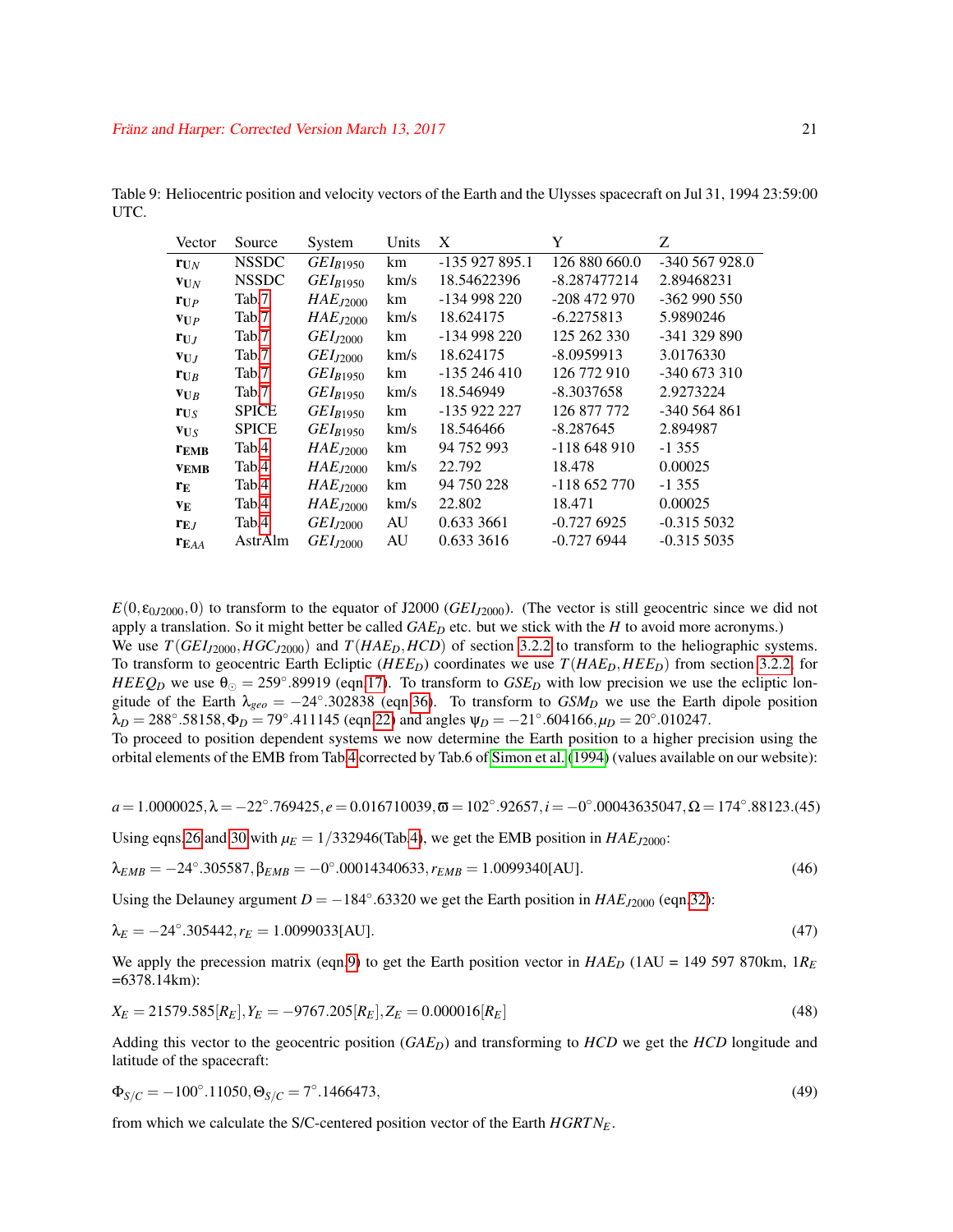### B.2 State Vectors

Note that in the version of this paper published in Planetary&Space Science, 50, 217ff, the values calculated from Tab[.4&](#page-12-0)[7](#page-16-0) are calculated for Jul 31, 1994 23:59 TT, not UTC.

The position and velocity vectors (*state vector*,  $\mathbf{r}_{\mathbf{U}_N},\mathbf{v}_{\mathbf{U}_N}$  in Tab[.9\)](#page-20-0) of the Ulysses spacecraft which we used to determine the orbital elements in Tab[.7](#page-16-0) was provided by NSSDC for the Julian date *JD* = 2449565.5000137 (Jul 31, 1994 23:59:00 UTC) in heliocentric earth-equatorial coordinates for epoch  $\varepsilon_{B1950}$ .

In the following we describe how to derive the state vectors for Ulysses and Earth from the orbital elements for this date and compare the values with the respective data of the JPL SPICE system. The Julian century for this date is  $T_0 = -0.054195755956093$  (eqn[.2\)](#page-2-6). From Tab[.7](#page-16-0) we take the values for the orbital elements for Ulysses in *HAEJ*2000:

 $a = 3.375d$ ,  $\lambda = 256°.31 + 58°.073 \cdot T_0 \cdot 100$ ,  $e = 0.6032$ ,  $\overline{\omega} = -22°.93$ ,  $\Omega = 79°.15$ ,  $i = -21°$  $(50)$ 

Using eqns[.26](#page-11-1) and [30](#page-12-1) and 1 AU = 149597870km we calculate the  $HAE_{J2000}$  state vector ( $\mathbf{r}_{UP}$ ,  $\mathbf{v}_{UP}$ ).

This position is in agreement with the ecliptic position available from the spacecraft Situation Center for day 213, 1994:  $(\lambda_{HAE_{J2000}} = 188°.8, \beta_{HAE_{J2000}} = -69°.4, r = 2.59$  AU). To compare this vector with the NSSDC value  $(\mathbf{r}_{UN}, \mathbf{v}_{UN})$  we have first to transform from the ecliptic  $HAE_{J2000}$  system to the equatorial  $GEI_{J2000}$  system using  $T(HAE_{J2000}, GEI_{J2000}) = E(0, -\epsilon_0, 0)$ . Since  $GEI_{B1950}$  refers to the orientation of the Earth equator at  $\varepsilon_{B1950}(T_{0B1950} = -0.50000210)$  we have to calculate the precession matrix using eqn[.10](#page-3-1) :

$$
P(0.0, \varepsilon_{B1950}) = \begin{pmatrix} 0.99992571 & 0.011178938 & 0.0048590038 \\ -0.011178938 & 0.99993751 & -2.7157926 \cdot 10^{-5} \\ -0.0048590038 & -2.7162595 \cdot 10^{-5} & 0.99998819 \end{pmatrix}
$$
(51)

Finally we derive the Ulysses state vector in  $GEI_{B1950}$  ( $\mathbf{r}_{UB}, \mathbf{v}_{UB}$ ).

The distance to the original NSSDC position  $(\mathbf{r}_{UN}, \mathbf{v}_{UN})$  is 697950 km (0.0046 AU), the difference in velocity 36 m/s in agreement with the precision cited in Tab[.7](#page-16-0) for the orbital elements. The respective position provided by the JPL SPICE system is ( $\mathbf{r}_{\text{U}_S}, \mathbf{v}_{\text{U}_S}$ ), which deviates by 7062 km and 0.42 m/s from the NSSDC state vector.

Now, we calculate the *HEI*<sub>*J*2000</sub> state vector of the Earth at the same time. From Tab[.4](#page-12-0) we get the undisturbed orbital elements of the EMB:

$$
a = 1.0000010, \lambda = -50^{\circ}.546769, e = 0.016710876, \overline{\omega} = 102^{\circ}.91987, \Omega = 174^{\circ}.88624, i = -0^{\circ}.00070751475(52)
$$

To increase precision we apply the disturbance corrections by Tab.6 of [Simon et al.](#page-23-3) [\(1994\)](#page-23-3) (values available on our website) and get:

 $a = 0.99998900, \lambda = -50°.549526, e = 0.016710912, \overline{\omega} = 102°.91987, \Omega = 174°.88624, i = -0°.00070754223(53)$ 

Using eqns[.26](#page-11-1) and [30](#page-12-1) with  $\mu_E = 1/332946$  (Tab[.4\)](#page-12-0), we get the EMB state vector in  $HAE_{J2000}$  ( $\mathbf{r}_{EMB}$ ,  $\mathbf{v}_{EMB}$ ). Given the low precision of the Ulysses position this would already be good enough to get the geocentric Ulysses state vector but to compare with SPICE data or the Astronomical Almanac we now apply eqn[.32](#page-13-3) to get the Earth state vector in  $HAE_{J2000}$  ( $\mathbf{r}_\text{E}$ ,  $\mathbf{v}_\text{E}$ ), where we used the Delauney argument  $D = -73^\circ.746062$ . Finally we transform from  $HAE_{J2000}$  to  $GEI_{J2000}$  using  $E(0, -\epsilon_0, 0)$  as above to get  $\mathbf{r}_{EJ}$ , which can be compared with the value given in section C22 of the Astronomical Almanac for 1994 ( $r_{EAA}$ , which agrees with the value given by the SPICE system).

Acknowledgements We would like to thank D. Burgess of QMUL for helpful discussions and the encouragement to start this work, J.-P. Simon of the Bureau de Longitude for providing data and information on the VSOP87 system, R.S. Parthasarathy of NSSDC for providing spacecraft position data and a discussion on Helios coordinate systems, K. Ackerson of the Univ. of Iowa, and T. Mukai of ISAS for a discussion of Geotail coordinates, R. Skoug of LANL for a discussion on ACE coordinates. We also would like to thank E. Wright and C. Acton of JPL for information on the SPICE system and the referees for very helpful comments and corrections. This work was partially supported by PPARC grants GR/L 29903 and PPA/Z/R/1999/00606. We would like to thank Ryan A. Boller and Lynn B. Wilson III of Goddard Space Flight Center, Francisco Frutos-Alfaro of MPS, and Richard E. Zeebe of University of Hawaii for pointing out some of the errors in the paper to us.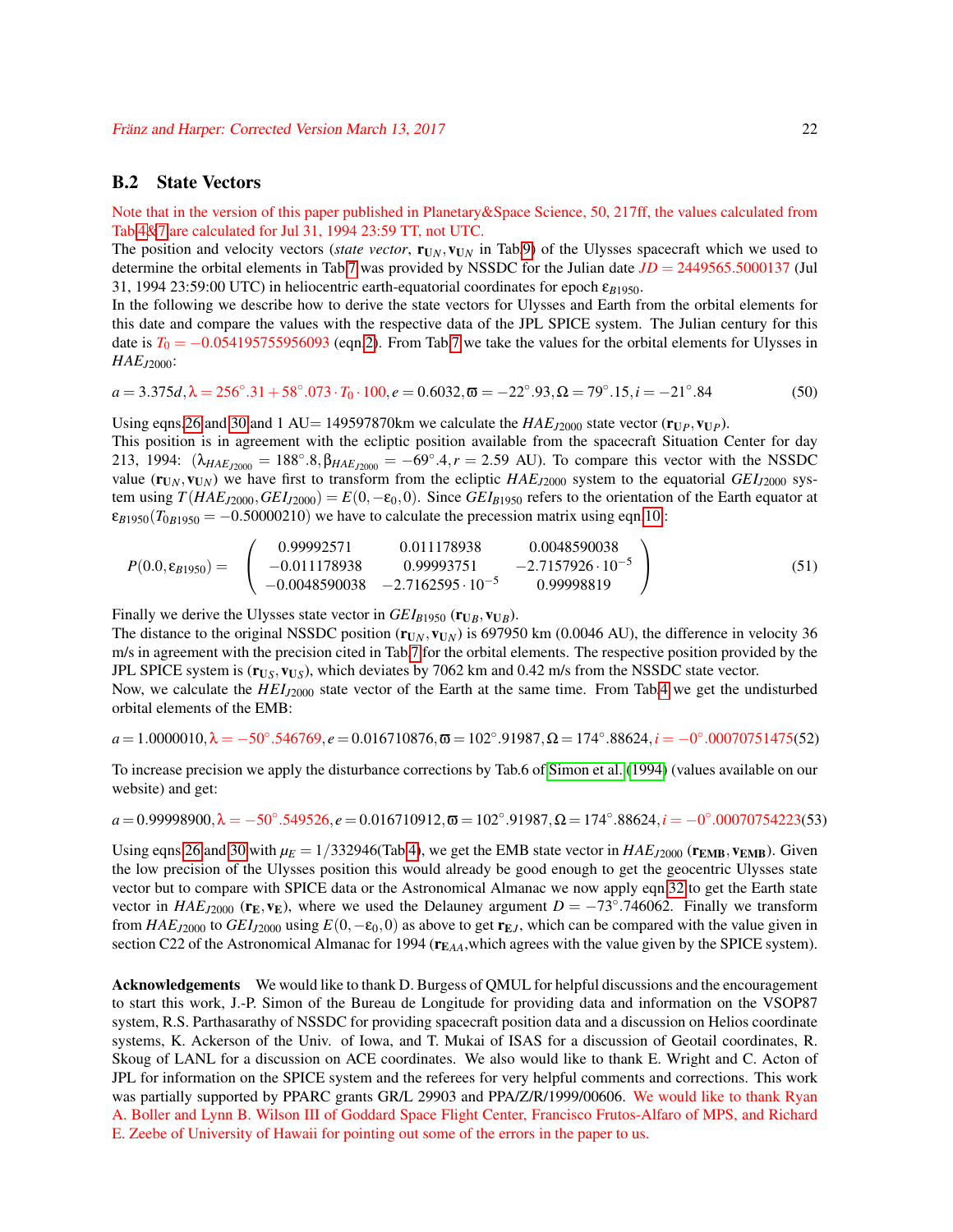### References

- <span id="page-22-3"></span>Astr.Alm.Suppl., 1984. Supplement to the Astronomical Almanac for the Year 1984. U.S. & H.M. Nautical Almanac Offices, Washington & London.
- <span id="page-22-1"></span>Astronomical Almanac, 2000. Astronomical Almanac for the Year 2001. U.S. & H.M. Nautical Almanac Offices, Washington & London.
- <span id="page-22-6"></span>Astronomical Almanac for Computers, 1988. Astronomical Almanac for Computers 1989. U.S. Nautical Almanac Office, U.S. Government Printing Office, Washington.
- <span id="page-22-10"></span>Balthasar, H., Stark, D., Wöhl, H., 1987. The solar rotation elements i and  $\Omega$  derived from recurrent single spots. Astron. Astrophys. 174, 359–360.
- <span id="page-22-11"></span>Bartels, J., 1952. Erdmagnetische Variationen. In: Landolt-Börnstein (Ed.), Zahlenwerte und Funktionen, 6th Edition. Vol.III Astronomie und Geophysik. Springer, Berlin, p. 728ff.
- <span id="page-22-17"></span>Bate, R. R., Mueller, D. D., White, J. E., 1971. Fundamentals of Astrodynamics. Dover, New York.
- <span id="page-22-4"></span>Bretagnon, P., Francou, G., 1988. Planetary theories in rectangular and spherical variables - VSOP-87 solutions. Astron. Astrophys. 202 (1-2), 309–315.
- <span id="page-22-12"></span>Burlaga, L. F., 1984. MHD processes in the outer heliosphere. Space Sci. Rev. 39, 255–316.
- <span id="page-22-15"></span>Chapman, S., Bartels, J., 1962. Geomagnetism. Oxford and the Clarendon Press, Oxford.
- <span id="page-22-18"></span>Danby, J., 1988. Fundamentals of Celestial Mechanics. Willman-Bell, Richmond,VA, 2nd ed.
- <span id="page-22-20"></span>Davies, M., Abalakin, V., Bursa, M., Lieske, J., Morando, B., Morrison, D., Seidelmann, P., Sinclair, A., Yallop, B., Tjuflin, Y., 1996. Report of the IAU/IAG/COSPAR working group on cartographic coordinates and rotational elements of the planets and satellites: 1994. Celest. Mech. Dyn. Astron. 63 (2), 127–148.
- <span id="page-22-22"></span>Dessler, A. E., 1983. Physics of the Jovian Magnetosphere. Cambridge Univ. Press, Cambridge,UK.
- <span id="page-22-16"></span>Dunlop, M., Cargill, P., 1999. Ordering the Earth's magnetic field by geocentric magnetospheric equatorial coordinates: Lessons from HEOS. J. Geophys. Res. 104 (A8), 17449–17457.
- <span id="page-22-7"></span>Expl.Suppl.(1961), 1961. Explanatory Supplement to the Astronomical Ephemeris. H.M. Nautical Almanac Office, HM Stationary Office, London, (corrected imprint 1977).
- <span id="page-22-2"></span>Expl.Suppl.(1992), 1992. Explanatory Supplement to the Astronomical Almanac (K.P. Seidelmann(ed.)). U.S. & H.M. Nautical Almanac Offices, University Science Books, Mill Valley,CA.
- <span id="page-22-0"></span>Hapgood, M., 1992. Space physics coordinate transformations: A user guide. Planet. Space Sci. 40, 711–717.
- <span id="page-22-9"></span>Hapgood, M., 1995. Space physics coordinate transformations: the role of precession. Ann. Geophys. 13 (7), 713–716.
- <span id="page-22-8"></span>Hapgood, M., 1997. Corrigendum,space physics coordinate transformations: A user guide. Planet. Space Sci. 45 (8), 1047.
- <span id="page-22-5"></span>Heafner, P., 1999. Fundamental Ephemeris Calculations. Willman-Bell, Richmond,VA.
- <span id="page-22-19"></span>Herrick, S., 1971. Astrodynamics: orbit determination, space navigation, celestial mechanics.Vol. 1&2. VanNostrand, London.
- <span id="page-22-14"></span>Kertz, W., 1969. Einführung in die Geophysik. Vol.I&II. BI, Mannheim.
- <span id="page-22-13"></span>Kivelson, M., Russell, C., 1995. Introduction to Space Physics. Cambridge Univ. Press, Cambridge,UK.
- <span id="page-22-21"></span>Krupp, N., Keppler, E., Korth, A., Fränz, M., Balogh, A., Dougherty, M., 1993. Three-dimensional particle anisotropies in and near the plasma sheet of Jupiter observed by the EPAC experiment on board the Ulysses spacecraft. Planet. Space Sci. 41 (11/12), 953–966.